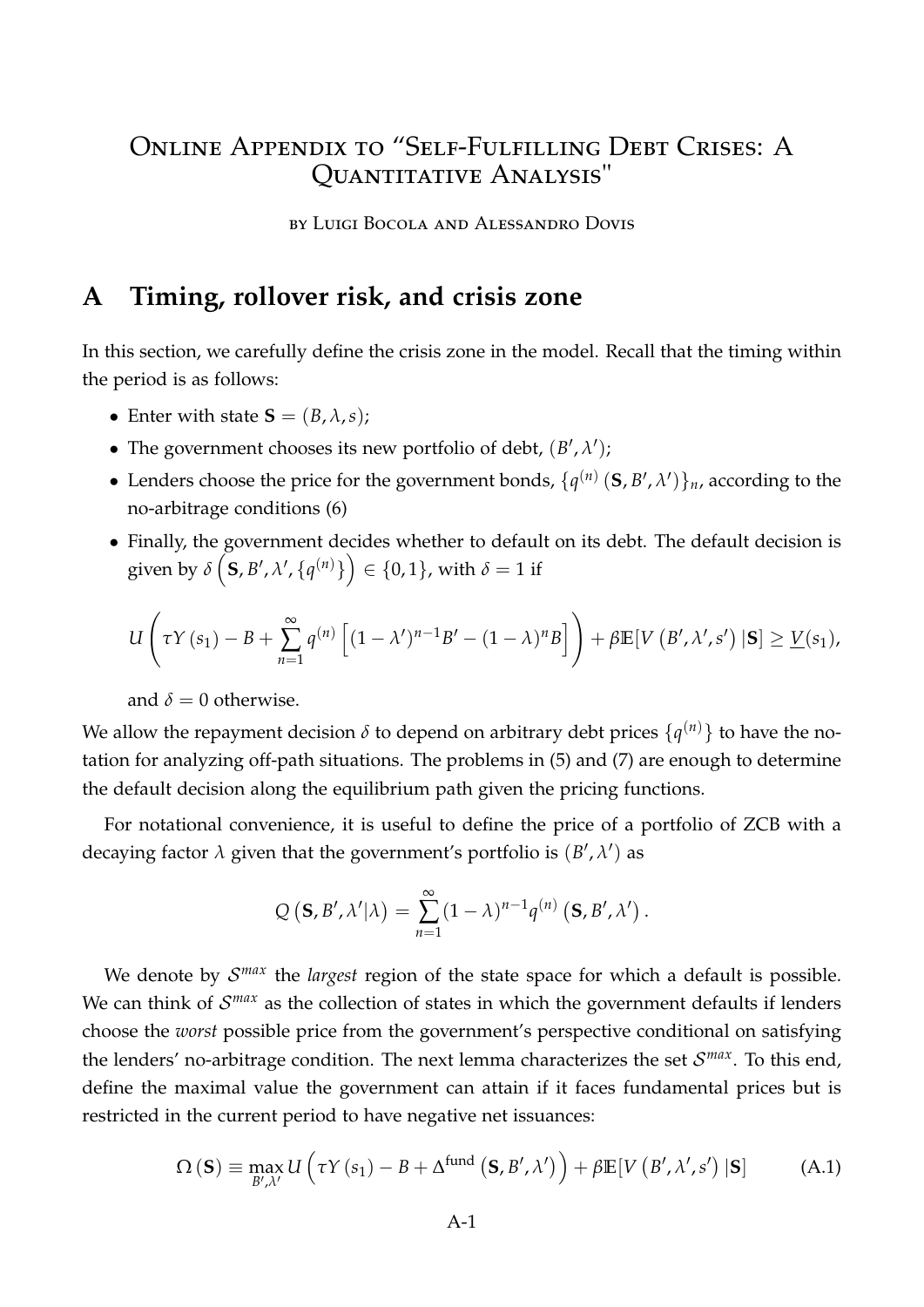subject to

$$
\Delta^{\textrm{fund}}\left(\mathbf{S},B',\lambda'\right)\leq 0.
$$

**Lemma 1.** *Given V* (*B*,  $\lambda$ , *s*) *and*  $Q$  (**S**,  $B'$ ,  $\lambda'$ ), **S**  $\in$  *S*<sup>*max*</sup> *if and only if* 

<span id="page-1-0"></span>
$$
\underline{V}(s) > \Omega(\mathbf{S}) \tag{A.2}
$$

*Proof.* For the necessity part, note that if condition [\(A.2\)](#page-1-0) does not hold, then the government will never default when the inherited state is **S** because it can attain a higher value than the default value by buying back part of the debt. Imposing the fundamental pricing function – the highest possible prices – in  $(A.1)$  is without loss of generality: because the government is buying back debt, a lower price will only increase the value of  $\Omega$ .

Consider now the sufficiency part. First note that  $S \in \mathcal{S}^{max}$  if for all  $(B', \lambda')$  such that  $\Delta^{\mathrm{fund}}\left(\mathbf{S},B',\lambda'\right)\geq0$  we have

<span id="page-1-2"></span><span id="page-1-1"></span>
$$
U(\tau Y(s_1) - B) + \beta \mathbb{E}[V(B', \lambda', s') | \mathbf{S}] < \underline{V}(s_1),
$$
\n(A.3)

and for all  $(B', \lambda')$  such that  $\Delta^{\textrm{fund}}\left(\mathbf{S}, B', \lambda'\right) < 0$  we have

$$
U\left(\tau Y\left(s_{1}\right)-B+\Delta^{\text{fund}}\left(\mathbf{S},B',\lambda'\right)\right)+\beta\mathbb{E}[V\left(B',\lambda',s'\right)|\mathbf{S}] < \underline{V}(s_{1}). \tag{A.4}
$$

In condition [\(A.3\)](#page-1-1) we use the fact that when net issuances are positive,  $\Delta^{\text{fund}}\left(\mathbf{S},B',\lambda'\right)\geq0$ , the worst price for the government is zero. In condition [\(A.4\)](#page-1-2) we use the fact that when net issuances are negative,  $\Delta^{\mathrm{fund}}\left(\mathbf{S},B',\lambda'\right)\,<\,0$ , the worst price for the government is the fundamental price. If conditions  $(A.3)$  and  $(A.4)$  are satisfied, it is then rational for lenders to expect a default and it is optimal for the government to default. We can further simplify condition [\(A.3\)](#page-1-1) by noticing that it is sufficient to check such condition only for  $(B', \lambda')$  such that  $\Delta^{\text{fund}}$  (S, B',  $\lambda'$ ) = 0 because the continuation value  $\mathbb{E}[V(B', \lambda', s')\,|\mathbf{S}]$  is decreasing in *B*<sup> $\prime$ </sup>. Combining this simplified condition [\(A.3\)](#page-1-1) with condition [\(A.4\)](#page-1-2) implies that **S**  $\in$  *S*<sup>*max*</sup> if [\(A.2\)](#page-1-0) holds, proving the claim. *Q*.*E*.*D*.

We can then define the crisis zone as  $\mathcal{S}^{crisis} = \mathcal{S}^{max} \setminus \mathcal{S}^{fund}$ .

## **B Three-period model**

We consider a three-period version of our model to illustrate in the most transparent way the key trade-offs that govern the optimal maturity composition of debt. At  $t = 0$  the government can issue two types of securities: a zero coupon bond maturing in period 1,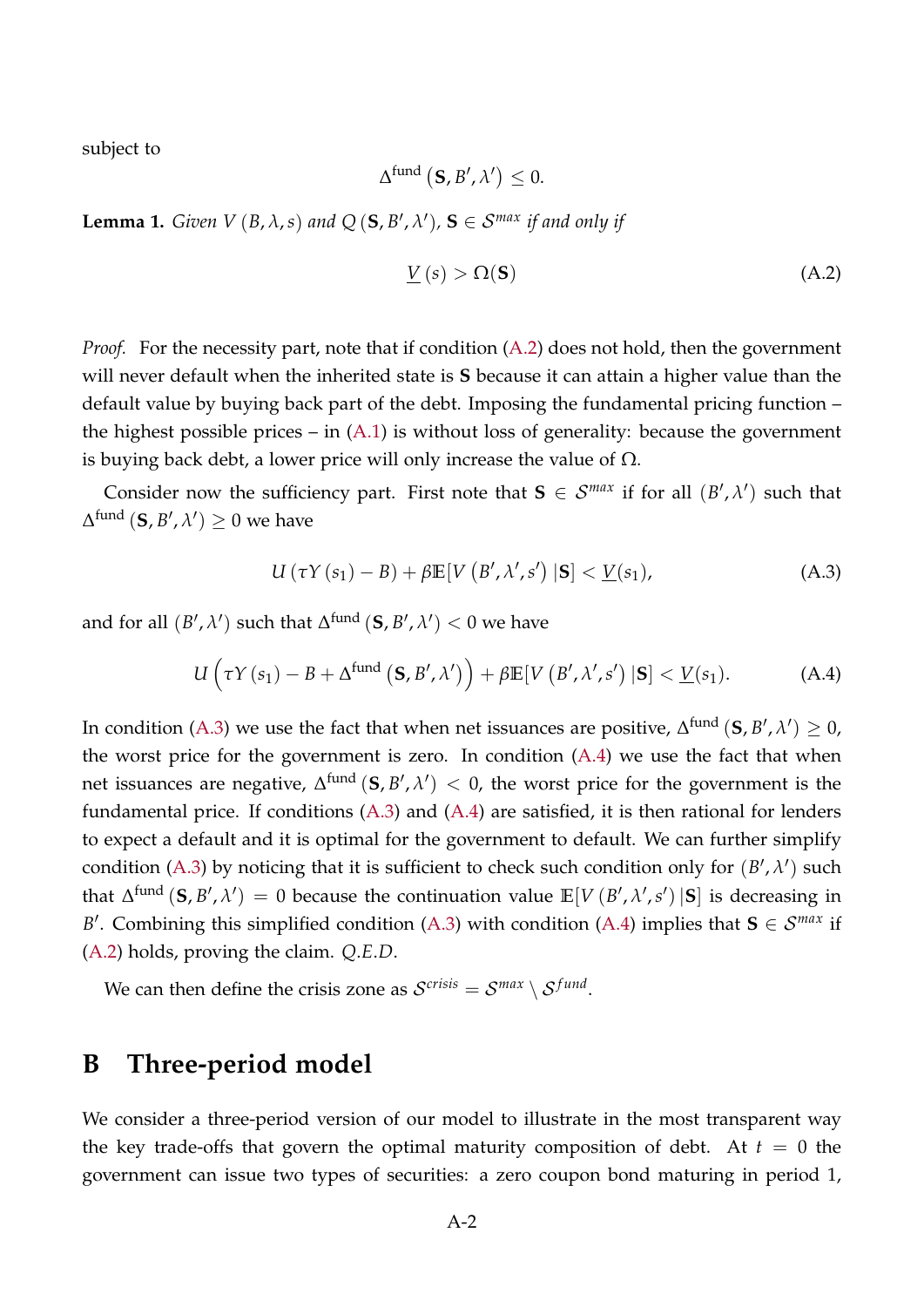$b_{01} \ge 0$ , and a zero coupon bond maturing in period 2,  $b_{02} \ge 0$ . In period 1, the government decides whether to default. If there is no default, the government can issue a bond maturing in period 2,  $b_{12}$ . We allow for negative values of  $b_{12}$  and interpret these as buybacks of outstanding long-term bonds.

It is convenient to present the model starting from the last period. In this appendix, a subscript on *s* denotes time. At  $t = 2$ , inheriting a state  $(b_{02}, b_{12}, s_2)$  the government chooses whether to default on the previously issued debt ( $\delta_2 = 0$ ) or not ( $\delta_2 = 1$ ) to maximize

$$
V_2(b_{02}+b_{12},s_2)=\max_{\delta_2}\delta_2U(\tau Y_2-b_{02}-b_{12})+(1-\delta_2)\underline{V}_2.
$$

At  $t = 1$ , inheriting a state  $(b_{01}, b_{02}, s_1)$ , the government issues  $b_{12}$  and it decides whether to default ( $\delta_1 = 0$ ). The decision problem at  $t = 1$  is

$$
V_1(b_{01}, b_{02}, s_1) = \max_{\delta_1, G_1, b_{12}} \delta_1 \left\{ U\left(G_1\right) + \beta \mathbb{E}_1[V_2\left(b_{02} + b_{12}, s_2\right)] \right\} + (1 - \delta_1) \underline{V}_1
$$

subject to

$$
G_1 + b_{01} \leq \tau Y_1(s_1) + q_{12} (b_{01}, b_{02}, s_1, b_{12}) b_{12}.
$$

Finally at  $t = 0$  the government issues both short- and long-term debt to solve

$$
V_0(s_0) = \max_{G_0, b_{01}, b_{02}} U(G_0) + \beta \mathbb{E}_0[V_1(b_{01}, b_{02}, s_1)]
$$

subject to

$$
G_0+D_0\leq \tau Y_0+q_{01}(s_0,b_{01},b_{02})b_{01}+q_{02}(s_0,b_{01},b_{02})b_{02},
$$

with  $D_0$  being the debt inherited from the past. To avoid issues associated with the dilution of legacy debt, we assume that the government does not inherit long-term debt. We further assume that  $D_0$  is sufficiently small that the government does not default at  $t = 0$ . Price schedules *q*01, *q*02, and *q*<sup>12</sup> must be consistent with lenders' no-arbitrage condition,

$$
q_{01}(s_0, b_{01}, b_{02}) = \mathbb{E}_0 [m\delta_1 (s_1, b_{01}, b_{02})]
$$
  
\n
$$
q_{02}(s_0, b_{01}, b_{02}) = \mathbb{E}_0 [m^2\delta_1 (s_1, b_{01}, b_{02}) \delta_2 (s_2, b_{02} + b_{01})]
$$
  
\n
$$
q_{12}(b_{01}, b_{02}, s_1, b_{12}) = \delta_1(s_1, b_{01}, b_{02}) \mathbb{E}_1 [m\delta_2 (s_2, b_{02} + b_{01})],
$$

where for simplicity we assume that lenders are risk neutral:  $M(s_0, s_1) = M(s_1, s_2) = m$ .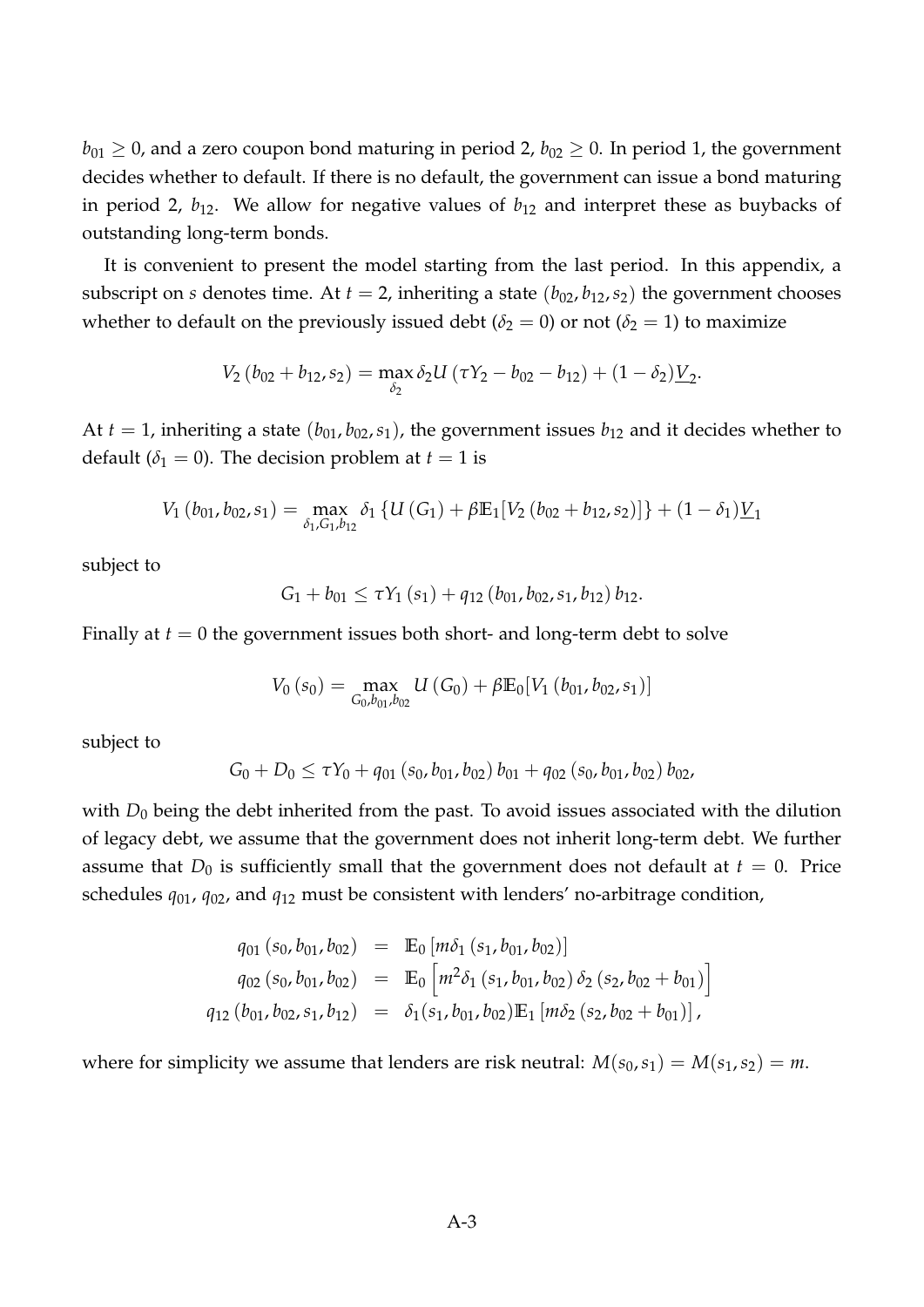#### **B.1 Maturity choices and rollover risk**

We next show that expectations of rollover crisis generate a preference for the government to issue long-term bonds at  $t = 0$ . In the extreme case in which all default risk at  $t = 0$  reflects rollover risk, the government at  $t = 0$  issues only long-term debt.

To illustrate the relation between maturity choices and rollover risk, we assume that a rollover crisis occurs with probability  $\pi$  if the government is in the crisis zone at  $t = 1$ .

**Proposition 1.** *In the three-period economy, if there is only rollover risk and fundamental defaults never happen at t* = 1, 2, then  $b_{01} = 0$  *and all debt is long term.* 

<span id="page-3-0"></span>*Proof.* By way of contradiction, suppose  $\{b_{01}, b_{02}, b_{12}(s_1)\}$  is an equilibrium outcome with  $b_{01} > 0$ , and in period 1 it is always optimal to repay if the borrower is facing fundamental prices but a rollover crisis can arise in some states  $s_1$  with associated output level  $Y_1$  such that

$$
U(\tau Y_1 - b_{01}) + \beta \mathbb{E}_1[V_2(b_{02}, s_2)] < \underline{V}_1 \tag{A.5}
$$

hold.

Consider the following variation: increase  $b_{02}$  by  $\varepsilon/q_{02} > 0$  and decrease  $b_{01}$  by  $\varepsilon/q_{01} > 0$ so that *G*<sup>0</sup> is unchanged at the original price. We next show that under the assumption that there is no fundamental default risk, the variation can replicate the consumption pattern (*G*1, *G*2) prescribed by the original allocation conditional on not having a rollover crisis. In fact, since there is no default risk between  $t = 1$  and  $t = 2$ , conditional on not having a rollover crisis at  $t = 1$ , we have that  $q_{12} = m$ . Hence, optimality implies that at the original allocation, the following Euler equation is satisfied:

<span id="page-3-1"></span>
$$
mU'(G_1) = \beta \mathbb{E}_1[U'(G_2)].
$$
\n(A.6)

Hence, achieving the same  $G_1$  and  $G_2$  is optimal and budget feasible if the government inherits  $(b_{01} - \varepsilon / q_{01}, b_{02} + \varepsilon / q_{02})$  because the government can just decrease  $b_{12}$  by  $\varepsilon / q_{02}$  and

$$
Y_1 - (b_{01} - \varepsilon/q_{01}) + m(b_{12} - \varepsilon/q_{02}) = Y_1 - b_{01} + mb_{12} + \varepsilon \left(\frac{1}{q_{01}} - \frac{m}{q_{02}}\right)
$$
  
=  $Y_1 - b_{01} + mb_{12} = G_1$ ,

where in the second line we used the fact that under our assumptions,  $q_{02} = mq_{01}$ .

Finally, we turn to show that the proposed variation reduces the crisis zone, and so it increases the prices of debt in period zero and in turn increases consumption in period 0. To this end, note that under the original allocation, condition  $(A.5)$  holds for some states  $s<sub>1</sub>$  and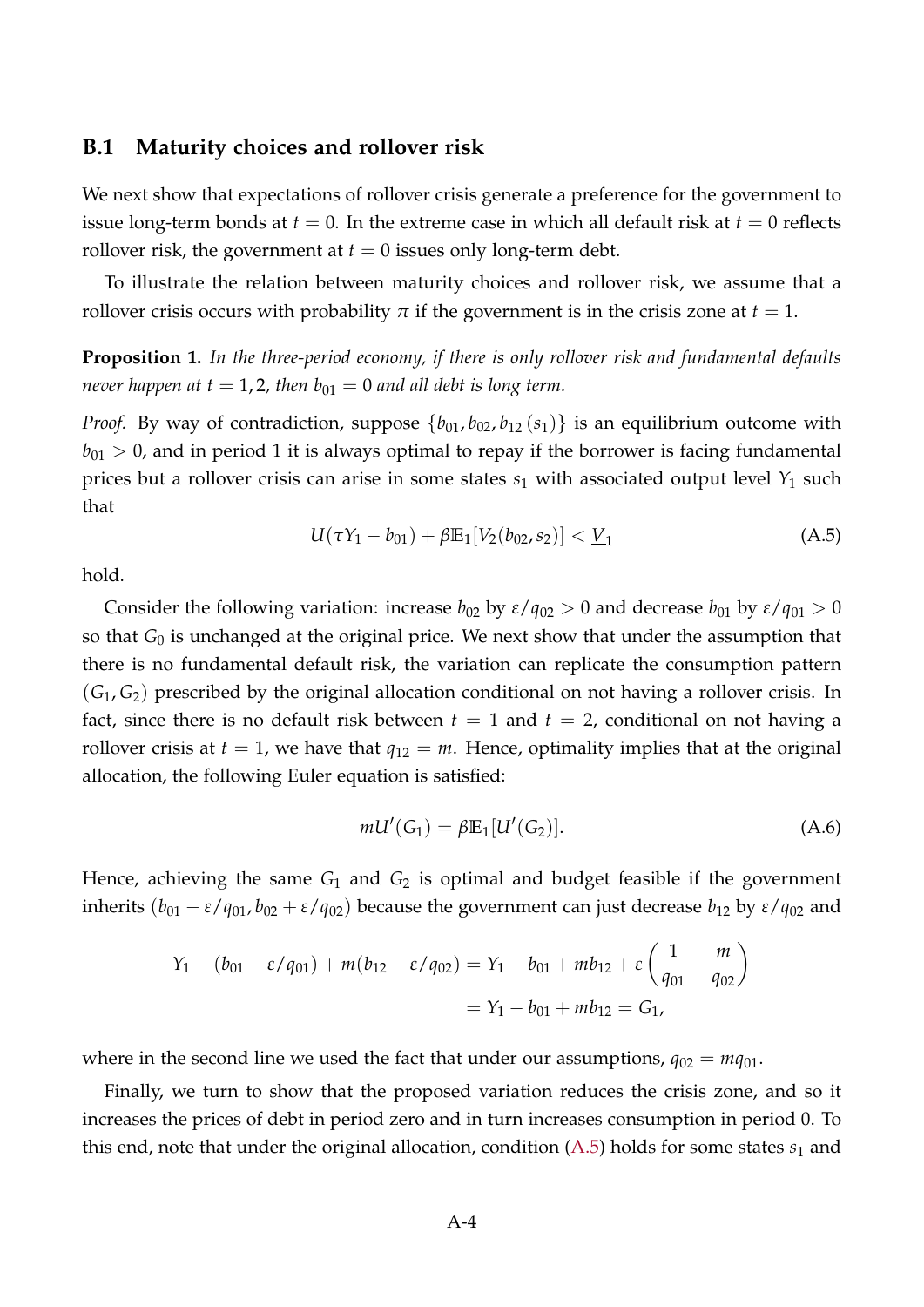there is no fundamental default risk, so for all *s*1,

$$
U(\tau Y_1 - b_{01} + mb_{12}) + \beta \mathbb{E}_1[V_2(b_{02} + b_{12}, s_2)] \geq \underline{V}_1.
$$

Condition [\(A.5\)](#page-3-0) and the equation above imply that the  $b_{12}$  that solves [\(A.6\)](#page-3-1) is greater than zero. This observation, [\(A.6\)](#page-3-1), and concavity of *U* imply that

$$
q_{12}U'(\tau Y_1 - b_{01}) > \beta \mathbb{E}_1[V_2'(b_{02} + b_{12}, s_2)] \iff \frac{1}{q_{01}}U'(\tau Y_1 - b_{01}) > \frac{1}{q_{02}}\beta \mathbb{E}_1[V_2'(b_{02} + b_{12}, s_2)]
$$

where in the second relation we used the fact that  $q_{12} = \frac{q_{02}}{q_{01}}$  $\frac{q_{02}}{q_{01}} = \frac{m^2 \pi \text{Pr(crisis zone)}}{m \pi \text{Pr(crisis zone)}}$  $\frac{m}{m\pi}$  Pr(crisis zone). So we have that

$$
U(\tau Y_1 - b_{01} + \varepsilon / q_{01}) + \beta \mathbb{E}_1[V_2(b_{02} + \varepsilon / q_{02}, s_2)] \approx \left\{ U(\tau Y_1 - b_{01}) + \beta \mathbb{E}_1[V_2(b_{02}, s_2)] \right\} + \left\{ \frac{1}{q_{01}} U'(\tau Y_1 - b_{01}) + \frac{1}{q_{02}} \beta \mathbb{E}_1[V'_2(b_{02}, s_2)] \right\} \varepsilon
$$

<span id="page-4-0"></span>and so

$$
U(\tau Y_1 - b_{01} + \varepsilon / q_{01}) + \beta \mathbb{E}_1[V_2(b_{02} + \varepsilon / q_{02}, s_2)] > U(\tau Y_1 - b_{01}) + \beta \mathbb{E}_1[V_2(b_{02}, s_2)]. \quad (A.7)
$$

Since under our variation the borrower is in the crisis zone if

<span id="page-4-1"></span>
$$
U(\tau Y_1 - b_{01} + \varepsilon / q_{01}) + \beta \mathbb{E}_1[V_2(b_{02} + \varepsilon / q_{02}, s_2)] \leq \underline{V}_1,\tag{A.8}
$$

the inequality [\(A.7\)](#page-4-0) implies that the probability of being in the crisis zone is smaller under our variation because [\(A.8\)](#page-4-1) is satisfied for a lower output level than [\(A.5\)](#page-3-0). Hence, bond prices at  $t = 0$ ,  $q_{01} = m\pi$  Pr(crisis zone), and  $q_{02} = m^2\pi$  Pr(crisis zone), increase and the government can increase consumption in the first period. So the variation increases utility, a contradiction. Therefore, we must have that  $b_{01} = 0$ . *Q.E.D.* 

## **B.2 Incentive channel**

We now show how the incentive channel discussed in Section 3generates a preference for the government to issue short-term bonds. Consider now a situation in which there is no rollover risk,  $\pi = 0$ , and  $Y_0$  and  $Y_1$  are deterministic.  $Y_2$  is the only source of uncertainty, and the uncertainty is revealed in  $t = 2$ . Because output is deterministic at  $t = 1$ , issuing long-term debt at time  $t = 0$  does not entail hedging benefits. Hence, this environment isolates the incentive channel. The following proposition shows that the government at  $t = 0$ issues only short-term debt.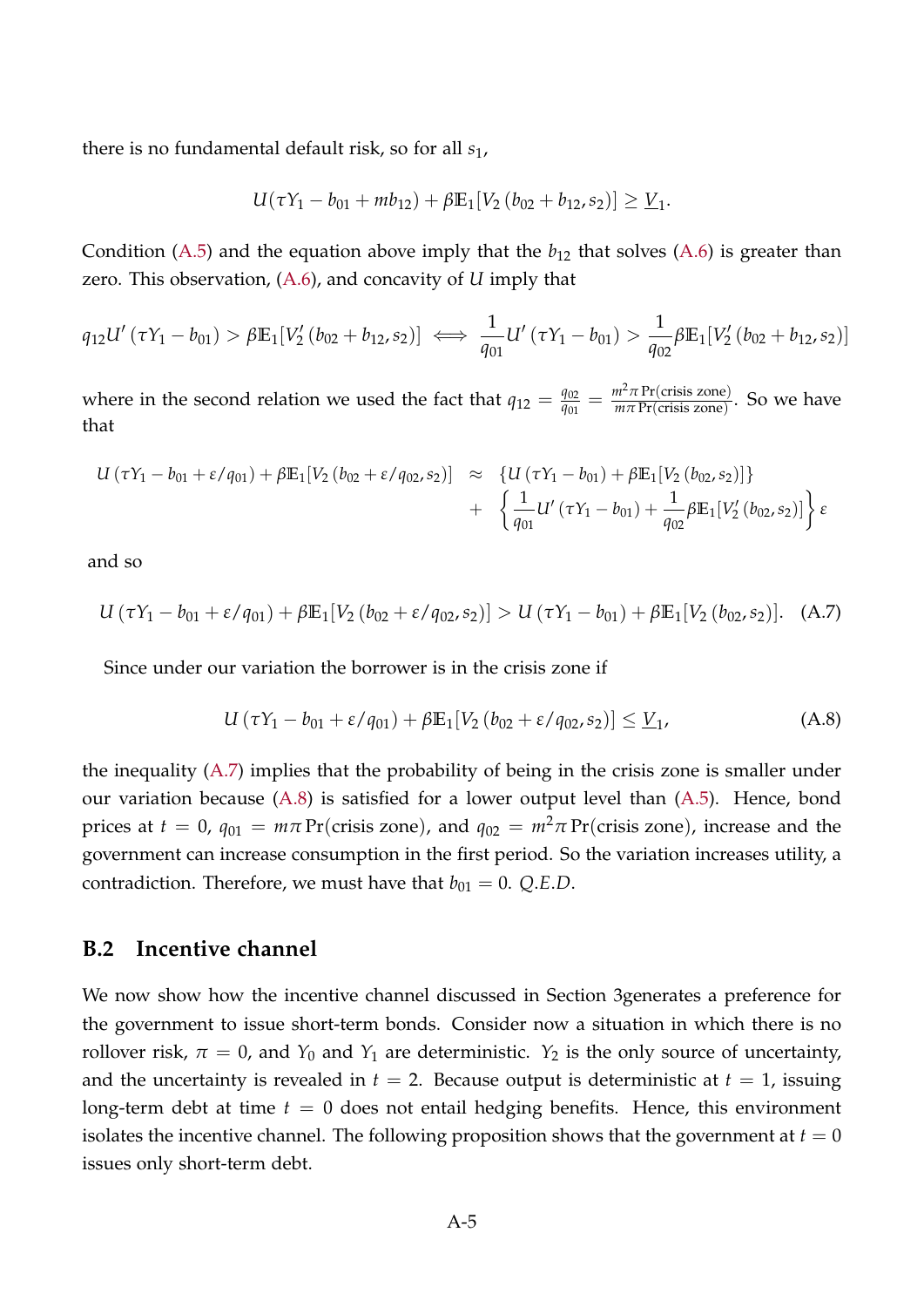**Proposition 2.** *In the three-period economy, if there is no rollover risk and there are no shocks in*  $t = 1$  $t = 1$ , then the optimal solution must have  $b_{02} = 0$  if the probability of default in  $t = 2$  is positive.<sup>1</sup>

*Proof.*It is helpful to use a primal approach to solve for the equilibrium outcome. In this proof, we will show that issuing only one-period debt replicates the solution of a more relaxed problem in which the government in period 0 chooses debt issuances in period 1 subject to a no-default constraint.

To set up the primal problem, note that absent rollover risk and uncertainty in period 1, if the government plans to default,  $\delta_1 = 0$ , then  $q_{01}$  and  $q_{02}$  equal zero, so the government cannot raise resources in period zero and it is without loss of generality to set debt issuances equal to zero. Thus, we can impose  $\delta_1 = 1$  and the following *no-default constraint*:

<span id="page-5-1"></span>
$$
U(G_1) + \beta \mathbb{E}_1 \left[ \max \left\{ U\left(G_2\left(s_2\right)\right), \underline{V}_2\left(s_2\right) \right\} \right] \ge \underline{V}_1,\tag{A.9}
$$

where the left side is the value along the equilibrium path for the government in period 1. Note that we imposed that in period 2, the government is defaulting everytime the value of default is above the value of repaying. This ensures that in period 2, the government's incentives to repay are satisfied.

Thus, an equilibrium outcome solves the following programming problem:

$$
\max_{b_{01},b_{02},b_{12},C_0,G_1,G_2(s_2)} U(G_0) + \beta \mathbb{E}_0 \left[ U(G_1) + \beta \max \left\{ U(G(s_2)), \underline{V}_2(s_2) \right\} \right] \tag{A.10}
$$

subject to budget constraints

<span id="page-5-3"></span>
$$
G_0 + D_0 \leq q_{01}b_{01} + q_{02}b_{02} + \tau Y_0
$$
  
\n
$$
G_1 + b_{01} \leq q_{12}b_{12} + \tau Y_1
$$
  
\n
$$
G_2 + b_{02} + b_{12} \leq \tau Y_2 (s_2)
$$

the no-default constraint [\(A.9\)](#page-5-1), and the *issuance constraint*

<span id="page-5-2"></span>
$$
U(G_1) + \beta \mathbb{E}_1 U(G_2(s_2)) \ge V_1(b_{01}, b_{02}), \qquad (A.11)
$$

where debt prices are given by the pricing equations

$$
q_{01} = m, \quad q_{02} = mq_{12},
$$
  
\n $q_{12} = m \Pr(U(G(s_2)) \ge \underline{V}_2(s_2)).$ 

<span id="page-5-0"></span><sup>&</sup>lt;sup>1</sup>A sufficient condition for this is that  $\beta/m$  is sufficiently low or  $D_0$  sufficiently large.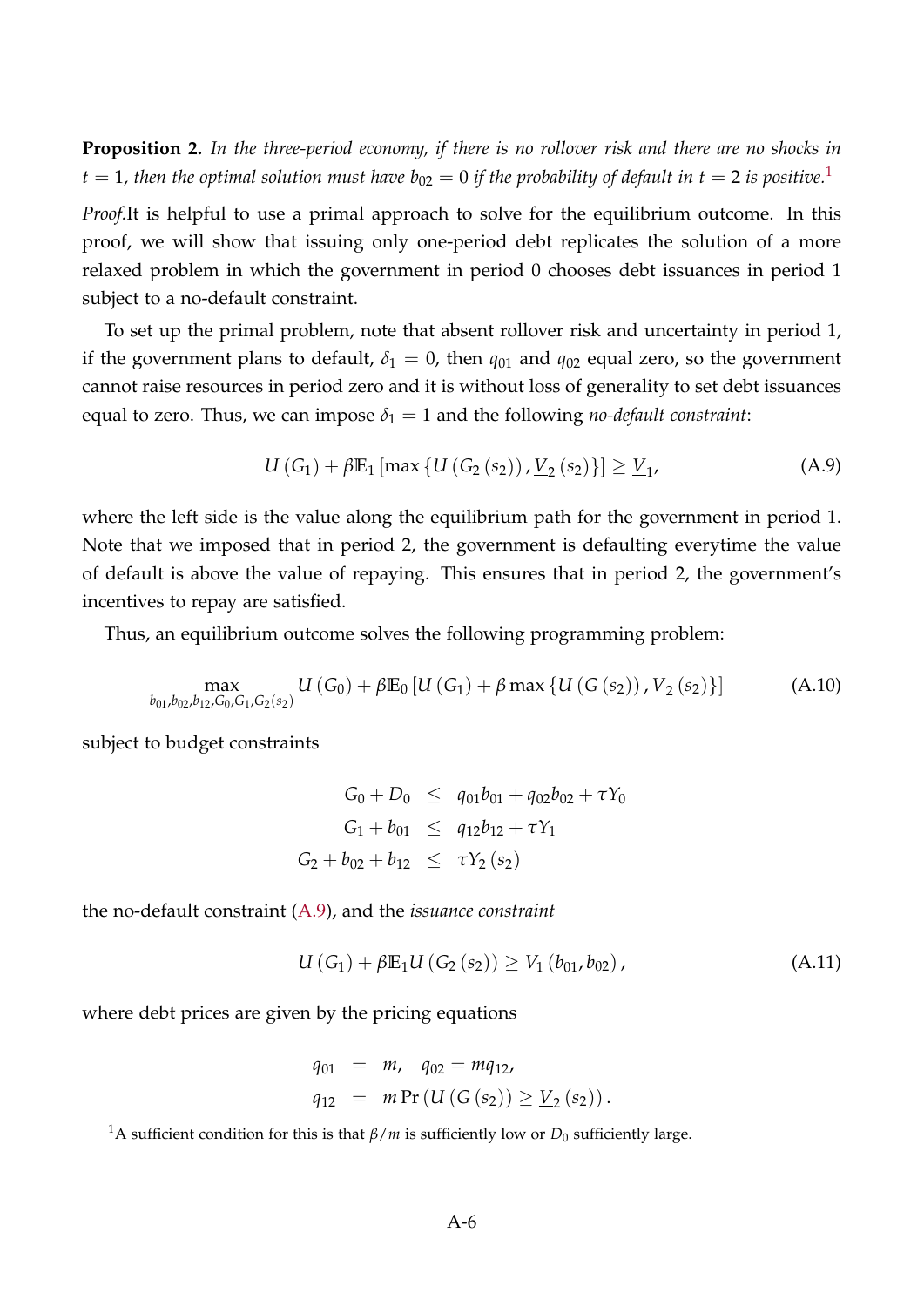It is immediate to verify that an equilibrium outcome solves the above problem and the converse is also true. The default and issuance constraints capture the sources of time inconsistency. The default constraint [\(A.9\)](#page-5-1) captures the fact that the time zero government cannot choose allocations that attain a value lower than the value of default since future governments at  $t = 1$  can always choose such an option if it is ex-post optimal. The issuance constraint [\(A.11\)](#page-5-2) captures the fact that the time zero government cannot control debt issuances of the government in period 1. Such issuances must be optimal from the  $t = 1$ government's perspective given its inherited state  $(b_{01}, b_{02})$ .

It is convenient to replace the issuance constraint with a first-order condition that characterizes the solution to the right side. To this end, notice that starting at  $(b_{01}^*, b_{02}^*)$  in period  $t = 1$ , the optimal  $b_{12}$  chosen by period 1 government is such that

$$
0 = \left(q_{12}^* + \frac{\partial q_{12}}{\partial b_2} b_{12}\right) U'\left(\tau Y_1 - b_{01}^* + q_{12} b_{12}\right) - \int_{\mathcal{Y}_2\left(b_{02}^*, b_{12}\right)} U'\left(\tau Y_2\left(s_2\right) - b_{02}^* - b_{12}\right) \mu_2\left(s_2\right) ds_2\tag{A.12}
$$

where  $q_{12} = m \Pr (U (\tau Y_2 - (b_{02}^* + b_{12}^*)) \geq \underline{V}_2)$  and

<span id="page-6-0"></span>
$$
\mathcal{Y}_2(b_{02}, b_{12}) \equiv \{s_2 : U(\tau Y_2(s_2) - (b_{02} + b_{12})) \geq \underline{V}_2(s_2)\}\
$$

is the set of output levels  $Y_2$  ( $s_2$ ) for which the government does not default in period 2. We can then replace  $(A.11)$  with  $(A.12)$  in the programming problem  $(A.10)$ . We will refer to [\(A.12\)](#page-6-0) as the issuance constraint in first-order condition form.

We now show that short-term debt is desirable because it relaxes the issuance constraint. To this end, consider a relaxed version of [\(A.10\)](#page-5-3) in which we drop the issuance constraint in first-order condition form [\(A.12\)](#page-6-0). Such a relaxed problem has a continuum of solutions because the split between long- and short-term debt issued in period zero is indeterminate. Let  $\{b_{01}^*, b_{02}^*, b_{12}^*, G_0^*\}$ 0 , *G* ∗ 1 , *G* ∗  $_2^*(s_2)$ } be a generic solution to this relaxed programming problem. The optimality condition for  $b_{12}$  for this relaxed problem is

<span id="page-6-1"></span>
$$
0 = \frac{m}{1+\lambda} \frac{\partial q_{12}}{\partial b_2} b_{02}^* U'(G_0^*) +
$$
\n
$$
\left(q_{12}^* + \frac{\partial q_{12}}{\partial b_2} b_{12}^*\right) U'(7Y_1 - b_{01}^* + q_{12}^* b_{12}^*) - \int_{\mathcal{Y}_2\left(b_{02}^*, b_{12}^*\right)} U'(7Y_2(s_2) - b_{02}^* - b_{12}^*) \mu_2(s_2) \, ds_2
$$
\n(A.13)

where  $\lambda$  is the multiplier on the no-default constraint [\(A.9\)](#page-5-1). The first term on the right side is the effect of an increase in  $b_{12}$  on the price of long-term debt in period 0, the root of the time inconsistency problem we are considering here.

We next show that if  $b_{02}^* = 0$ , then the government at  $t = 0$  can achieve the value of this relaxed problem in the more constrained problem [\(A.10\)](#page-5-3). To see this, it is sufficient to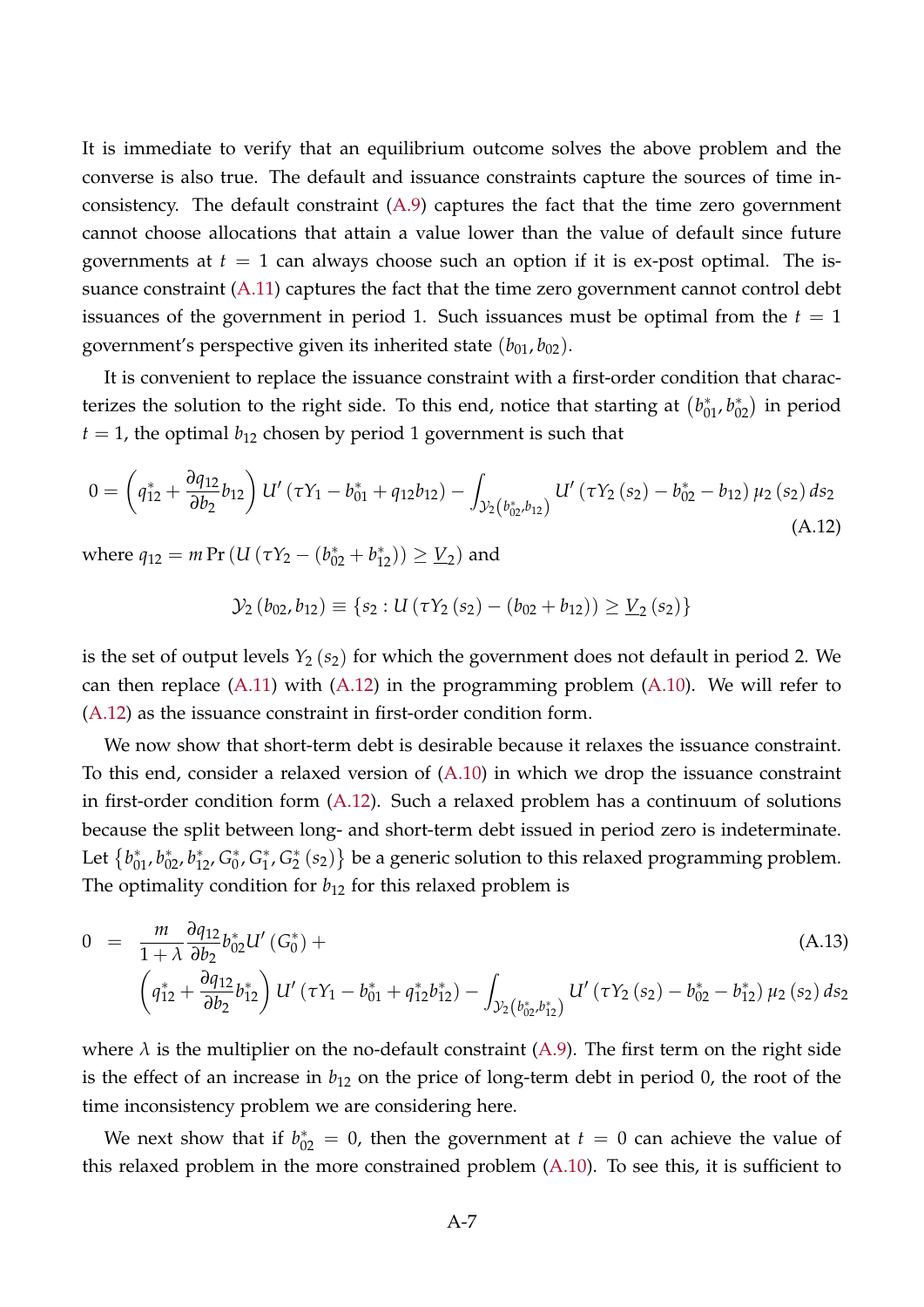check that the issuance constraint is met. It is immediate that if  $b_{02}^* = 0$ , then the first-order condition [\(A.13\)](#page-6-1) implies the issuance constraint in first-order condition form. Hence, the solution to the relaxed problem can be implemented when  $b_{02}^* = 0$ .

The final step in the proof is to show that  $b_{02}^* = 0$  is necessary when the solution to [\(A.10\)](#page-5-3) is such that there are defaults in  $t = 2$  in some states. Note that  $(A.13)$  and  $(A.12)$  can be jointly satisfied if and only if *<sup>∂</sup>q*<sup>12</sup> *∂b*<sup>2</sup> *b* ∗ <sup>02</sup> = 0, so at least one of the following conditions must be satisfied: i)  $b_{02}^* = 0$ , ii) no default at  $t = 2$  so that  $\partial q_{12}/\partial b_2 = 0$ . Hence, if there are defaults in  $t = 2$ , then  $b_{02}^* = 0$  is indeed necessary. *Q.E.D.* 

## **B.3 Insurance channel**

We now turn to illustrate the insurance channel. To isolate this channel, we consider an economy in which there is no rollover risk,  $\pi = 0$ , and the current government can choose debt issued by future governments so that the incentive channel just described is not operative. We can think of this as studying the best arrangements where any deviations from the prescribed path of plays are punished with a reversion to *V<sup>t</sup>* .

To illustrate that long-term debt is a better instrument than short term debt to provide insurance absent outright default, we consider a minimalistic stochastic structure. In period  $t = 1$ ,  $s_1 \in \{s_L, s_H\}$  with  $Y_1(s_L) < Y_1(s_H)$ . The output at time 2 is again distributed in a continuous fashion, as in the previous example. Let  $\mu_2(s_2)$  be the associated probability distribution. We assume that the realization of  $s_1$  does not affect the distribution of  $s_2$  and  $\mu_2$  $\mu_2$  ( $s_2$ )  $Y_2$  ( $s_2$ ) is increasing.<sup>2</sup> This last assumption is a sufficient condition for the debt Laffer curve in period 1 to be concave.

The equilibrium outcome solves a problem similar to the one considered in the previous subsection without the issuance constraint. Moreover, we will assume that  $\underline{V}_1\left(s_1\right)$  is sufficiently small and it is not optimal to default in period 1, so the no-default constraint

$$
U(G_1(s_1)) + \beta \int \max \left\{ U(G_2(s_1, s_2)), \underline{V}_2(s_2) \right\} \mu_2(s_2) \, ds_2 \ge \underline{V}_1(s_1) \tag{A.14}
$$

<span id="page-7-1"></span>is slack for all *s*<sub>1</sub>. Thus, an outcome  $x = \{b_{01}, b_{02}, b_{12}, G_0, G_1(s_1), G_2(s_1, s_2)\}$  solves

$$
\max_{x} U\left(G_{0}\right) + \beta \sum_{s_{1}} \mu\left(s_{1}\right) \left[U\left(G_{1}\left(s_{1}\right)\right) + \beta \int \max\left\{U\left(G_{2}\left(s_{1}, s_{2}\right)\right), \underline{V}_{2}\left(s_{2}\right)\right\} \mu_{2}\left(s_{2}\right) ds_{2}\right] \tag{A.15}
$$

<span id="page-7-0"></span><sup>2</sup>Of course this is satisfied if output in period 2 is distributed uniformly.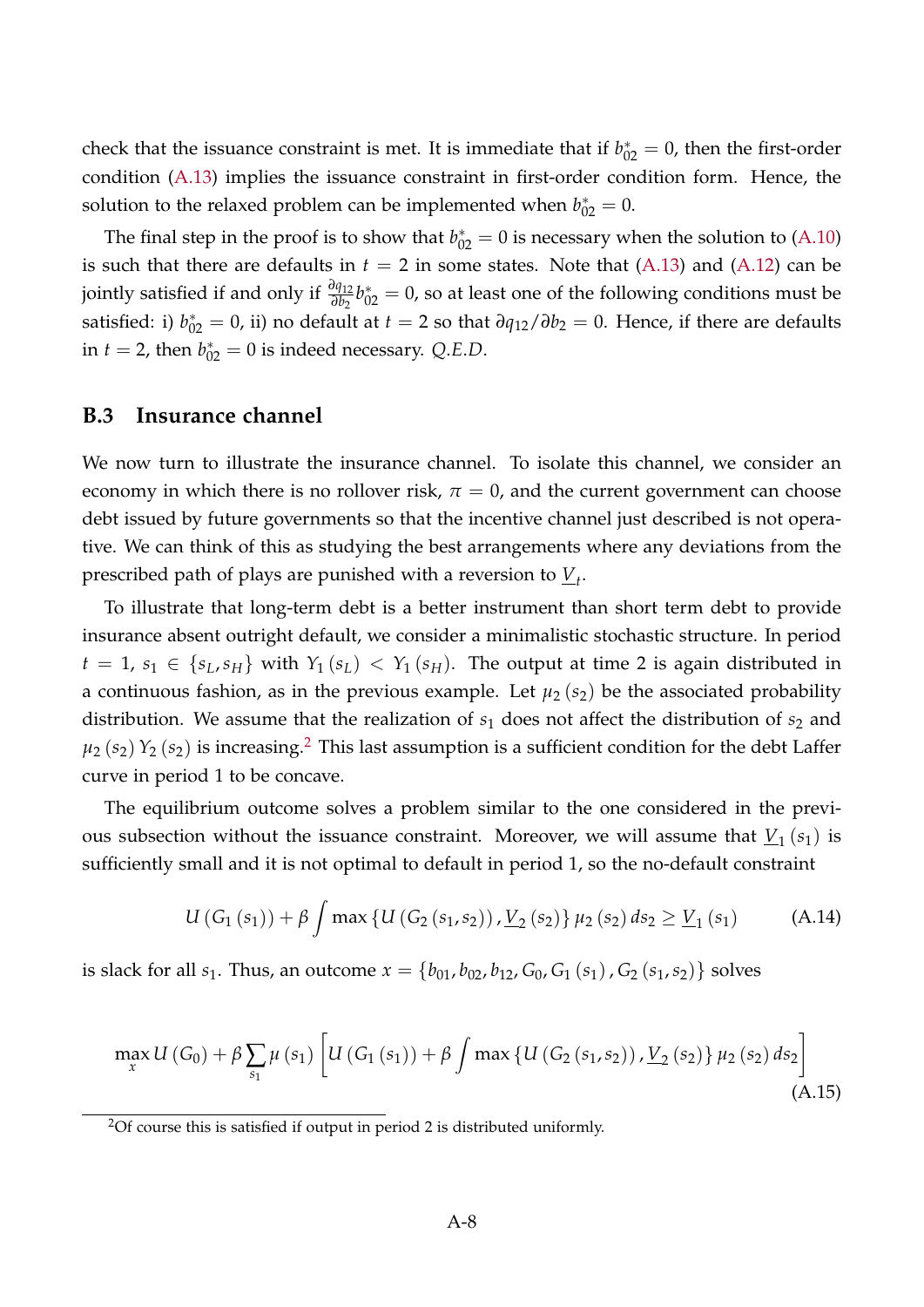subject to budget constraints

$$
G_0 + D_0 \leq q_{01}b_{01} + q_{02}b_{02} + \tau Y_0
$$
  
\n
$$
G_1(s_1) + b_{01} \leq q_{12}(s) b_{12}(s) + \tau Y_1(s_1)
$$
  
\n
$$
G_2(s_1, s_2) + b_{02} + b_{12}(s) \leq \tau Y_2(s_2),
$$

where debt prices are given by

$$
q_{01} = m, \quad q_{02} = m \sum_{s_1 \in \{s_L, s_H\}} \mu(s_1) q_{12}(s_1),
$$

$$
q_{12}(s_1) = \sum_{s_1} \mu(s_1) \Pr\left(U\left(G_2(s_1, s_2)\right) \ge \underline{V}_2(s_2) \, | s_1\right).
$$

**Proposition 3.** *In the three-period economy described above, if there is no rollover risk, no default in period 1, and default in some states in period 2, then the government at time 0 issues only long-term debt and*  $b_{01} = 0$ *.* 

*Proof.* Assuming there is no default in period  $t = 1$  (and so the default constraint at  $t = 1$  is slack), the solution of problem [\(A.15\)](#page-7-1) must satisfy the first-order necessary conditions with respect to  $b_{01}$ , $b_{02}$ , and  $b_{12}$  (s<sub>1</sub>):

<span id="page-8-2"></span>
$$
0 = U'(G_0) m - \beta \sum_{s_1 \in \{s_L, s_H\}} \mu(s_1) U'(G_1(s_1)) + \eta_{01}
$$
 (A.16)

<span id="page-8-0"></span>
$$
0 = U'(G_0) \left[ q_{02} + \frac{\partial q_{02}}{\partial b_{02}} b_{02} \right] +
$$
\n
$$
\sum_{s_1 \in \{s_L, s_H\}} \mu(s_1) \left[ \frac{\partial q_{12}(s_1)}{\partial b_{02}} b_{12}(s_1) \beta U'(G_1(s_1)) - \int_{\mathcal{Y}_2(b_{02}, b_{12}(s_1))} \beta^2 U'(G_2(s_1, s_2)) \mu_2(s_2) ds_2 \right]
$$
\n(A.17)

<span id="page-8-1"></span>
$$
0 = m \frac{\partial q_{12}(s_1)}{\partial b_2} b_{02} U'(G_0) +
$$
\n
$$
\left(q_{12}(s_1) + \frac{\partial q_{12}(s_1)}{\partial b_2} b_{12}(s_1)\right) \beta U'(G_1(s_1)) - \int_{\mathcal{Y}_2(b_{02}, b_{12}(s))} \beta^2 U'(G_2(s_1, s_2)) \mu_2(s_2) ds_2
$$
\n(A.18)

where  $\eta_{01}$  is the multiplier on the non-negativity constraint for  $b_{01}$  and we used the fact that  $q_{02} = m \sum_{s_1} \mu(s_1) q_{12}(s_1)$ . Combining [\(A.17\)](#page-8-0) with [\(A.18\)](#page-8-1) and using the fact that  $q_{02} =$  $m\sum_{s_1}\mu\left(s_1\right)q_{12}\left(s_1\right)$ , we obtain

<span id="page-8-3"></span>
$$
0 = U'(G_0) m - \beta \sum_{s_1 \in \{s_L, s_H\}} \mu(s_1) U'(G_1(s_1)) \frac{q_{12}(s_1)}{\sum_{s_1 \in \{s_L, s_H\}} \mu(s_1) q_{12}(s_1)}.
$$
 (A.19)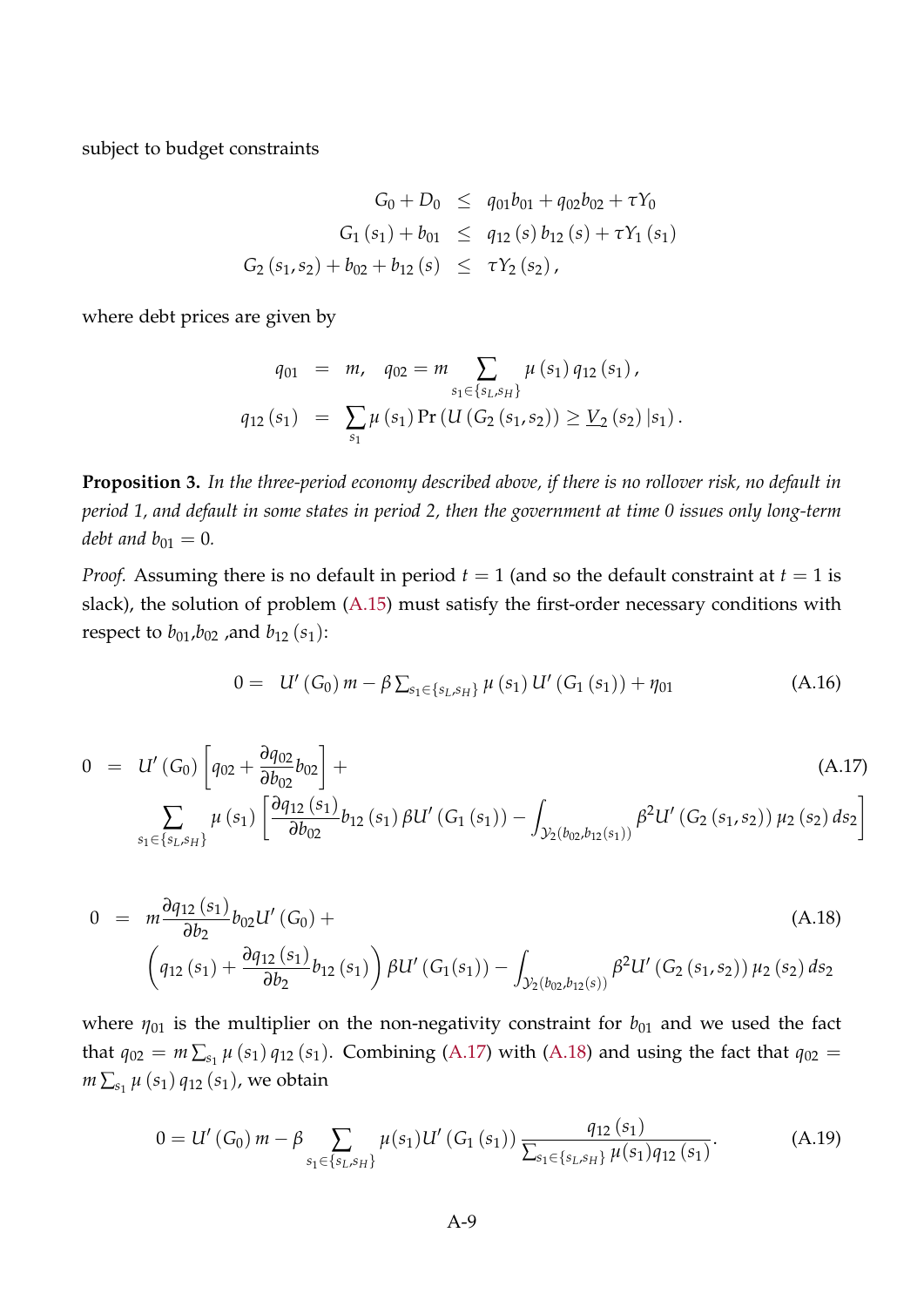There can be two cases: either  $G_1(s_1)$  is not constant across  $s_1$  or  $G_1(s_1)$  is constant across *s*1. We consider the first case and later show that the second case cannot arise.

Suppose by way of contradiction that  $G_1(s_1)$  is not constant and  $b_{01} > 0$ , and so the multiplier  $\eta_{01}$  in [\(A.16\)](#page-8-2) equals zero. Combining (A.16) with [\(A.19\)](#page-8-3) and using  $\eta_{01} = 0$ , we obtain

$$
0 = \sum_{s_1 \in \{s_L, s_H\}} \mu(s_1) U' (G_1(s_1)) \left[ 1 - \frac{q_{12}(s_1)}{\sum_{s_1 \in \{s_L, s_H\}} \mu(s_1) q_{12}(s_1)} \right]
$$
  
= Cov $\left( U' (G_1(s_1)) , \frac{q_{12}(s_1)}{\sum_{s_1 \in \{s_L, s_H\}} \mu(s_1) q_{12}(s_1)} \right)$ . (A.20)

Since *G*<sup>1</sup> (*s*1) is not constant by assumption, for the covariance above to be zero, we need the condition that

$$
q_{12}(s_1) = m \Pr \left( U \left( \tau Y_2 - b_{02} - b_{12}(s_1) \right) \geq \underline{V}_2 \right)
$$

does not depend on  $s_1$ , which is equivalent to having the condition that  $b_{12}(s_1)$  does not depend on  $s_1$ . Then, all the terms in [\(A.18\)](#page-8-1) other than  $G_1(s)$  do not depend on  $s_1$ . Hence, for [\(A.18\)](#page-8-1) to hold at  $s_L$  and  $s_H$ , it must also be that  $G_1(s_1)$  does not depend on  $s_1$ . This is a contradiction.

We now turn to show that we cannot attain perfect insurance in that  $G_1(s_1)$  cannot be constant across  $s_1$ . Suppose by way of contradiction that  $G_1$  ( $s_1$ ) =  $G_1$  for all  $s_1$ . So from the government budget constraint in period 1, it must be that

<span id="page-9-0"></span>
$$
0 < \tau \left[ Y_1 \left( s_H \right) - Y_1 \left( s_L \right) \right] = q_{12} \left( s_L \right) b_{12} \left( s_L \right) - q_{12} \left( s_H \right) b_{12} \left( s_H \right).
$$

Hence, since it is always optimal to choose debt levels on the increasing side of the "debt Laffer curve," it must be that  $b_{12}(s_L) > b_{12}(s_H)$ . Consider now the first-order conditions for debt issuance in period 1, [\(A.18\)](#page-8-1), in state *s<sup>H</sup>* and *sL*. They can be combined to obtain

$$
\beta U' (G_1) \left[ \left( q_{12} (s_L) + \frac{\partial q_{12} (s_L)}{\partial b_2} b_{12} (s_L) \right) - \left( q_{12} (s_H) + \frac{\partial q_{12} (s_H)}{\partial b_2} b_{12} (s_H) \right) \right]
$$
(A.21)  
= 
$$
\left[ \int_{\mathcal{Y}_2(b_{02}, b_{12}(s_L))} \beta^2 U' (G_2 (s_L, s_2)) \mu_2 (s_2) ds_2 - \int_{\mathcal{Y}_2(b_{02}, b_{12}(s_H))} \beta^2 U' (G_2 (s_H, s_2)) \mu_2 (s_2) ds_2 \right],
$$

where we used [\(A.16\)](#page-8-2) to substitute for  $G_0$ . Since  $b_{12}(s_L) > b_{12}(s_H)$  and the Laffer curve is concave given our assumption about  $\mu_2$  ( $s_2$ ), the left side of [\(A.21\)](#page-9-0) negative. But the left side of [\(A.21\)](#page-9-0) is positive because  $b_{12}(s_L) > b_{12}(s_H)$ . Thus, we reached a contradiction. Therefore, we must be in the first case in which  $G_1(s_H) \neq G_1(s_L)$  and  $b_{01} = 0$  and all debt issued at  $t = 0$  is long term. *Q.E.D.*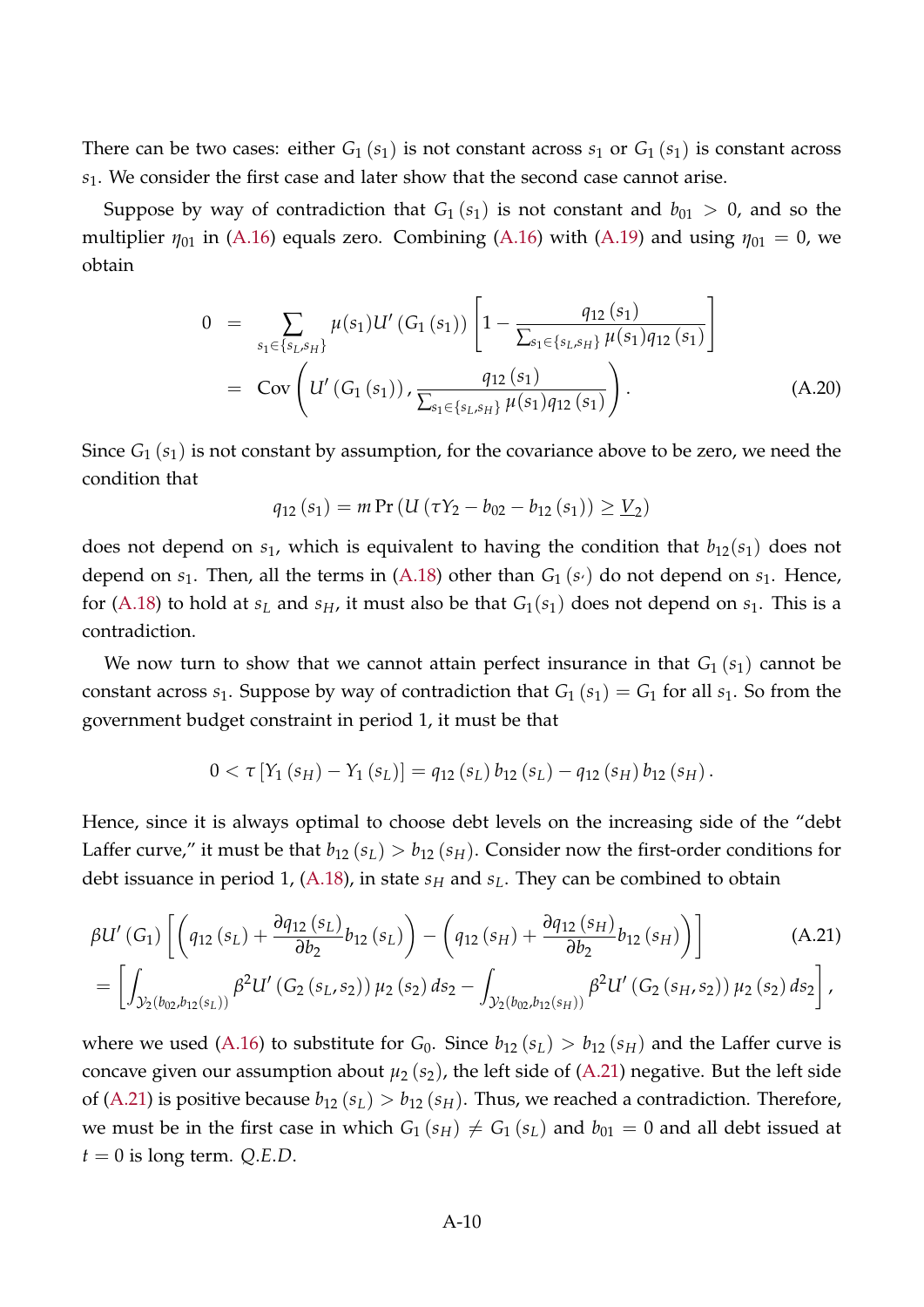# **C Data appendix**

**Real gross domestic product (GDP)**. *OECD Quarterly National Accounts*, GDP expenditure approach, volume estimates (reference year 2010), 2000:Q1-2013:Q4.

**Debt-to-output ratio**. Debt is the face value of outstanding debt securities of the central government obtained from *OECD Quarterly Public Sector Debt*, expressed in millions of euros at current prices. We obtain this series for the period 2000:Q1-2013:Q4, seasonally adjust it, and scale it by GDP at current prices.<sup>[3](#page-10-0)</sup>

**Debt maturity**. We use detailed information on outstanding bonds issued by the Italian central government to construct an indicator of debt maturity for the 2008:Q1-2013:Q4 period. Every quarter, the Italian Treasury publishes a list of all outstanding bonds issued by the central government.[4](#page-10-1) We can classify these bonds into four main categories: i) *Buoni ordinari del Tesoro* (BOT); ii) *Certificati del Tesoro Zero Coupon* (CTZ); iii) *Buoni del Tesoro poliannuali* (BTP); iv) *Certificati di credito del Tesoro* (CCT).

The first two categories are zero coupon bonds with a maturity of up to two years. BTP are fixed coupon bonds, with a scheduled payment occurring every six months. CCT are variable coupon bonds, with a scheduled payment occurring every six months. The coupon per unit of principal is computed as a deterministic function of the prevailing yield on BOT. Specifically, letting  $r_{\text{ROT}}$  to be the annualized yield on the last auction of a BOT. The coupon on the CCT is  $r_{\text{ROT}} \times 0.5 + \text{spread}$ , where the spread is specified in the contract (typically 15 basis points).

At a given quarter *t*, we use this information to construct a sequence of payments (principal and coupons) that the government has promised to make for any future date. We denote by  $C_t^{(1)}$  $t_t^{(1)}$  the payments due within a year,  $C_t^{(2)}$  $t_t^{(2)}$  those due between 1 and 2 years, etc. This calculation does not require an approximation for BOT, CTZ and BTP, because we have information on the principal due at maturity and the series of coupons that each instrument pays over its life. For CTZ, instead, we need to infer the prevailing yield on BOT at future dates in order to compute future coupon payments. We approximate those yields using the time *t* yield on BOTs with a residual maturity of 1 year.

$$
b_t = \gamma t + \sum_{j=1}^4 \delta_{j,t} + e_t,
$$

where *bj*,*<sup>t</sup>* is outstanding debt (in logs) at time *t* quarter *j*, and *δj*,*<sup>t</sup>* are quarterly dummies. The seasonally adjusted series is then  $\tilde{B}_t = \exp\{b_t\} - \exp\{\sum_{j=1}^4 \delta_{j,t}\}.$ 

<span id="page-10-0"></span> $3$ To seasonally adjust the series, we estimate a linear regression

<span id="page-10-1"></span><sup>4</sup>The list can be downloaded at [http://www.dt.tesoro.it/en/debito\\_pubblico/dati\\_statistici/](http://www.dt.tesoro.it/en/debito_pubblico/dati_statistici/scadenze_titoli_suddivise_anno/index.html) [scadenze\\_titoli\\_suddivise\\_anno/index.html](http://www.dt.tesoro.it/en/debito_pubblico/dati_statistici/scadenze_titoli_suddivise_anno/index.html).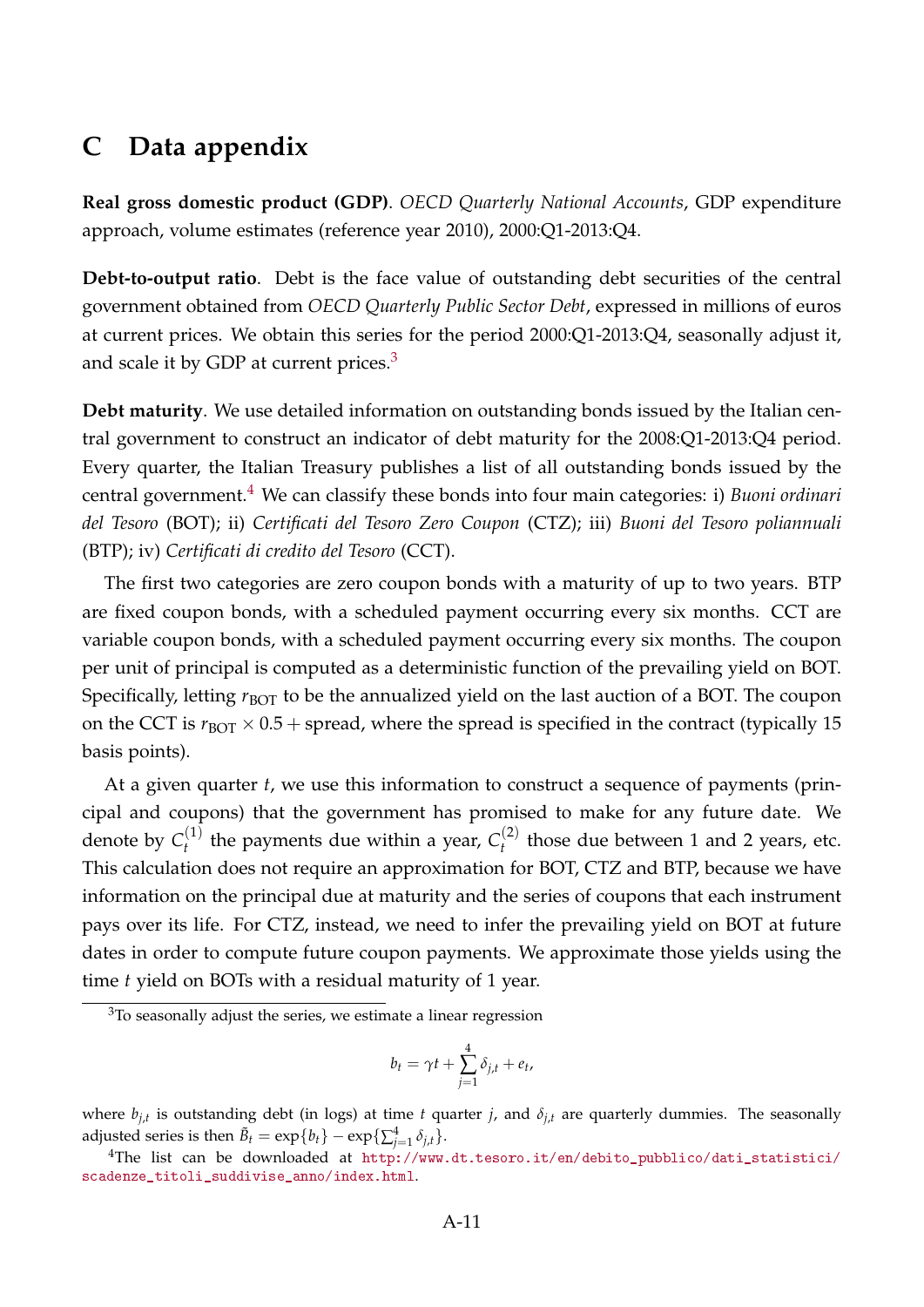After computing the sequence of payments we calculate the weighted average life of principal and coupon payments as

$$
\sum_{n=1}^N n \frac{C_t^{(n)}}{C_t},
$$

where  $C_t = \sum_{n=1}^{N} C_t^{(n)}$  $t^{(n)}$ . This indicator maps exactly to  $1/\lambda_t$  in our model.

We can also use these data to construct the average maturity of new issuances. Specifically, we can define net issuances between period *t* and  $t + 1$  for a given maturity *n* as  $\Delta_t^{(n)}$  =  $C_{t+1}^{(n)} - C_t^{(n+1)}$  $t_t^{(n+1)}$ , and the average maturity of new issuances is then

$$
\sum_{n=1}^N n \frac{\Delta_t^{(n)}}{\Delta_t},
$$

where  $\Delta_t = \sum_{n=1}^{N} \Delta_t^{(n)}$  $t^{(n)}$ .

**Term structure of Italian interest rates**. Data on the term structure of Italian government bonds is obtained from *Datastream*. Datastream provides an estimate of the Italian yield curve by fitting a polynomial on the yields on several government securities that differ by residual maturity.<sup>[5](#page-11-0)</sup> We use the parameters of this curve to generate nominal bond yields for all maturities between  $n = 1$  and  $n = 80$  quarters for the 2000:M1-2013:M12 period. We convert yields into bond prices, and construct  $Q_t^{ita}(\lambda)$  using equation (??).

**Term structure of German interest rates**. Data on the term structure of ZCB for German federal government securities is obtained from the *Bundesbank online database*. We collect monthly data on the parameters of the [Nelson and Siegel](#page-30-0) [\(1987\)](#page-30-0) and [Svensson](#page-30-1) [\(1994\)](#page-30-1) model for the period 1973:M1-2013:M12, and we generate nominal bond yields for all maturities between  $n = 1$  and  $n = 80$  quarters. These data are used to estimate the stochastic discount factor, and to construct  $Q_t^{\rm ger}$  $t_t^{\text{get}}(\lambda)$  as explained in Section **??**.

<span id="page-11-0"></span> $^5$ In the Italian case, Datastream uses BTP with a maturity of up to 30 years. The fitting curve is a polynomial of 3rd degree, estimated by OLS on daily data. The series mnemonic are GVIL03(CM05) for a bond with residual maturity of 5 years, GVIL03(CM10) for a bond with residual maturity of 10 years, etc.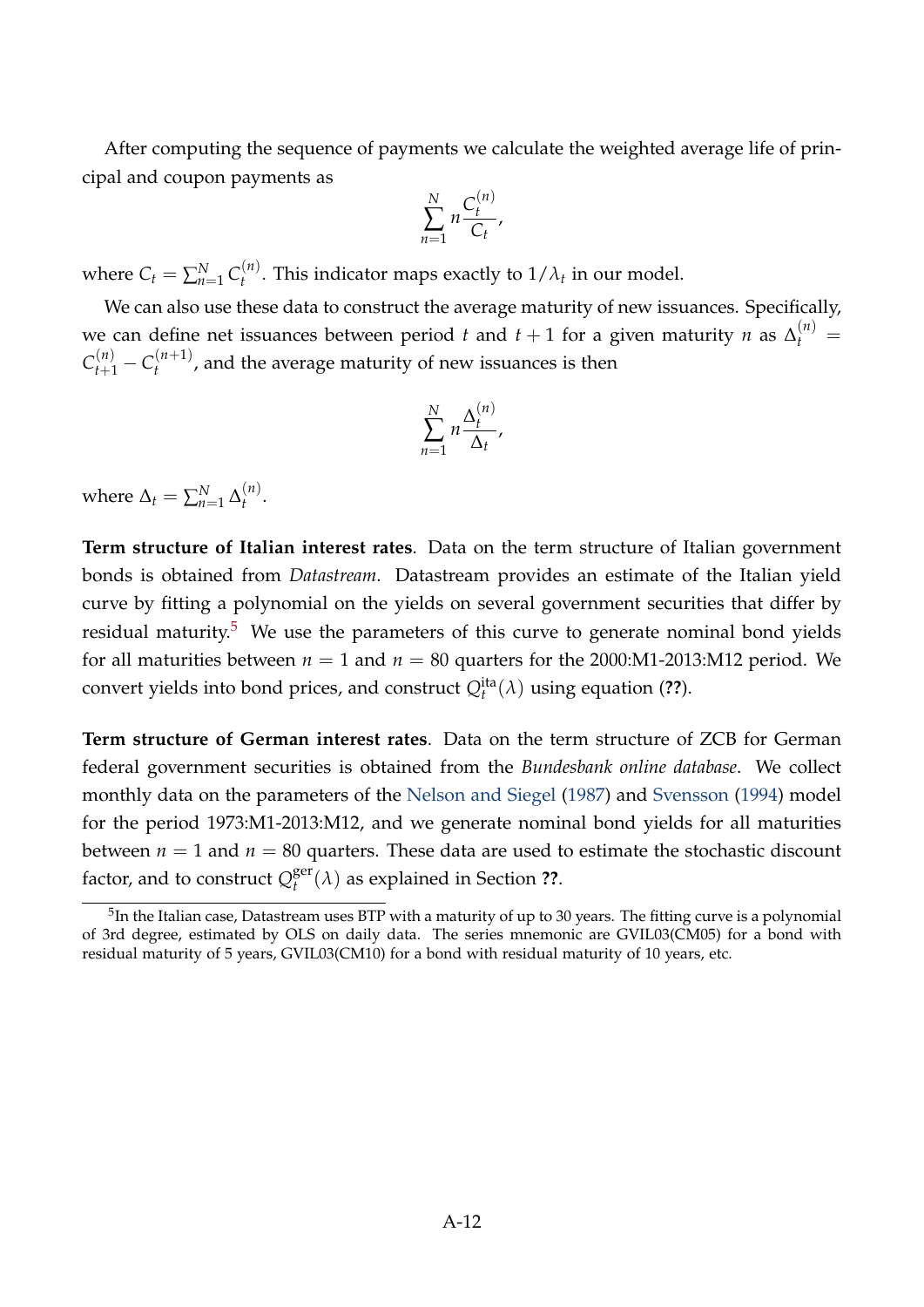# **D The lenders' stochastic discount factor**

The real stochastic discount factor  $M_{t,t+1} = \exp\{m_{t,t+1}\}\$  follows the process

<span id="page-12-0"></span>
$$
m_{t,t+1} = -(\phi_0 + \phi_1 \chi_t) - \frac{1}{2} \kappa_t^2 \sigma_{\chi}^2 + \kappa_t \varepsilon_{\chi,t+1},
$$
  
\n
$$
\chi_{t+1} = \rho_{\chi} \chi_t + \varepsilon_{\chi,t+1} \qquad \varepsilon_{\chi,t+1} \sim \mathcal{N}(0,1),
$$
  
\n
$$
\kappa_t = \kappa_0 + \kappa_1 \chi_t.
$$
 (A.22)

The parameters we need to estimate are  $\theta_{\text{sdf}} = [\phi_0, \phi_1, \kappa_0, \kappa_1, \rho_\chi]$ . We estimate  $\theta_{\text{sdf}}$  by fitting [\(A.22\)](#page-12-0) to the German nominal yield curve. Toward this end, we first enrich  $M_{t,t+1}$  with a process for inflation and use the lenders' Euler equation to express nominal bond prices as a function of deep parameters and state variables. We can then estimate the joint process for inflation and for the stochastic discount factor using the method of simulated moments.

The process for inflation is a standard first-order autoregressive,

<span id="page-12-1"></span>
$$
\Delta p_{t+1} = \mu_p (1 - \rho_p) + \rho_p \Delta p_t + \varepsilon_{p,t+1} \qquad \varepsilon_{p,t+1} \sim \mathcal{N}(0, \sigma_p^2), \tag{A.23}
$$

where  $\Delta p_{t+1}$  is the first difference in log CPI. Further, we assume that  $\Delta p_{t+1}$  and  $m_{t,t+1}$  are potentially correlated, as the innovations [*εχ*,*<sup>t</sup>* ,*ε <sup>p</sup>*,*<sup>t</sup>* ] are jointly normal, with covariance given by *ρχ*,*pσp*.

We now proceed by characterizing the behavior of nominal bond prices under the assumed process for  $(m_{t,t+1}, \Delta p_{t+1})$  and by explaining the estimation procedure.

### **D.1 Bond prices, yields, and expected excess returns**

Let  $q_t^{\in (n)}$  $t_t^{(n)}$  be the price of a risk-free nominal ZCB maturing in *n* quarters. These prices satisfy the recursion

<span id="page-12-2"></span>
$$
q_t^{\epsilon,(n)} = \mathbb{E}_t \left[ M_{t,t+1} \exp\{-\Delta p_{t+1}\} q_{t+1}^{\epsilon,(n-1)} \right], \tag{A.24}
$$

with initial condition  $q_t^{\in (0)} = 1$ .

<span id="page-12-3"></span>We can use equations [\(A.22\)](#page-12-0), [\(A.23\)](#page-12-1), and [\(A.24\)](#page-12-2) to express the prices of nominal zero coupon bonds as a function of the model parameters and the state variables  $[\chi_t, \Delta p_t]$ . Specif-ically, and following the steps in [Ang and Piazzesi](#page-30-2) [\(2003\)](#page-30-2), we can show that  $\{q^{\in (n)}_t$  $\{t^{(n)}\}$  satisfies

$$
\log\left(q_t^{\epsilon_n(n)}\right) = A_n + B_n \chi_t + C_n \Delta p_t,\tag{A.25}
$$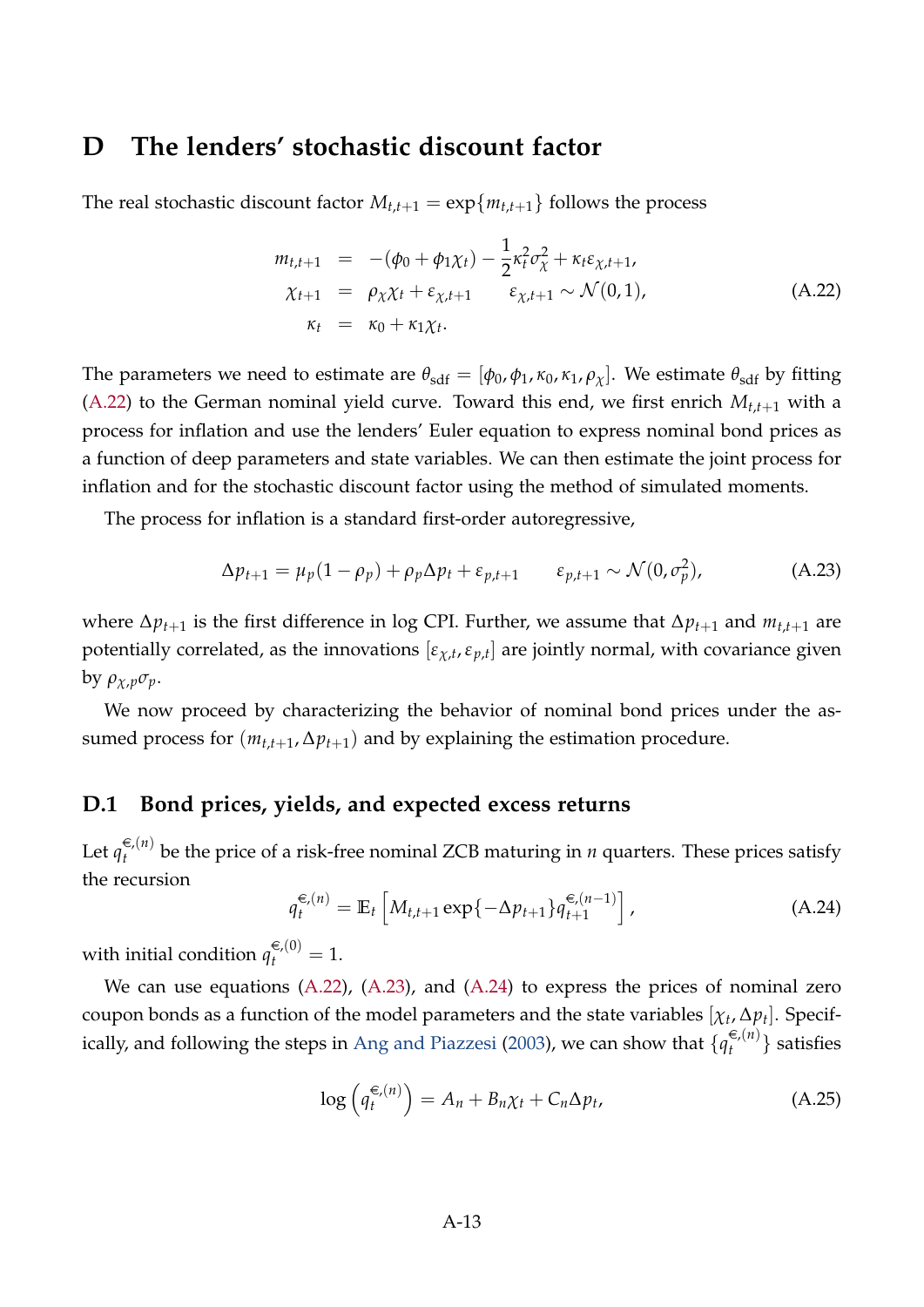where  $A_n$ ,  $B_n$ , and  $C_n$  can be recursively computed:

<span id="page-13-0"></span>
$$
A_{n+1} = -\phi_0 + A_n + B_n \left[ \mu_\chi (1 - \rho_\chi) + \left( \kappa_0 + \frac{B_n}{2} \right) \sigma_\chi^2 \right] + [C_n - 1] \left[ (1 - \rho_p) \mu_p + [C_n - 1] \frac{\sigma_p^2}{2} + (\kappa_0 + B_n) \rho_{\chi, p} \sigma_p \right],
$$
  

$$
B_{n+1} = -\phi_1 + B_n (\rho_\chi + \kappa_1 \sigma_\chi^2) + \kappa_1 [C_n - 1] \rho_{\chi, p} \sigma_p,
$$
  

$$
C_{n+1} = (C_n - 1) \rho_p,
$$
 (A.26)

with initial conditions  $A_0 = B_0 = C_0 = 0$ .

Given equation [\(A.25\)](#page-12-3) and the coefficients in [\(A.26\)](#page-13-0), we can compute key moments of the yield curve.

For example, log-yields on a nominal bond maturing in one quarter are  $r_t^{\infty(1)} = -\log\left(q_t^{\infty(1)}\right)$ *t* . Given our representation for prices, we have

$$
r_t^{\in (1)} = \left\{ \phi_0 + \left[ \mu_p (1 - \rho_p) - \frac{\sigma_p^2}{2} + \kappa_0 \rho_{\chi, p} \sigma_p \right] \right\} + \left[ \phi_1 + \kappa_1 \rho_{\chi, p} \sigma_p \right] \chi_t + \rho_p \Delta p_t. \tag{A.27}
$$

We can then express the mean and the variance of  $r^{\in (1)}_t$  $t_t^{(1)}$  as a function of the model parameters:

$$
\mathbb{E}[r_t^{\in (1)}] = (\phi_0 + \mu_p) - \frac{\sigma_p}{2} + \kappa_0 \rho_{\chi, p} \sigma_p,
$$
\n(A.28)

$$
\text{var}[r_t^{\in (1)}] = \frac{(\phi_1 + \kappa_1 \rho_{\chi, p} \sigma_p)^2}{1 - \rho_\chi^2} + \frac{\rho_p^2 \sigma_p^2}{1 - \rho_p^2} + \frac{(\phi_1 + \kappa_1 \rho_{\chi, p} \sigma_p) \rho_p \rho_{\chi, p} \sigma_p}{1 - \rho_\chi \rho_p},\tag{A.29}
$$

We can also express holding period excess log-returns on a ZCB maturing in *n* periods. By definition, this is equal to

$$
rx_{t+1}^{\epsilon,(n)} = \log \left( \frac{q_{t+1}^{\epsilon,(n-1)}}{q_t^{\epsilon,(n)}} \right) + \log \left( q_t^{\epsilon,(1)} \right).
$$

This object compares the realized returns from purchasing a bond maturing in *n* periods at time *t* and selling it at *t* + 1 relative to the return one obtains from purchasing a bond with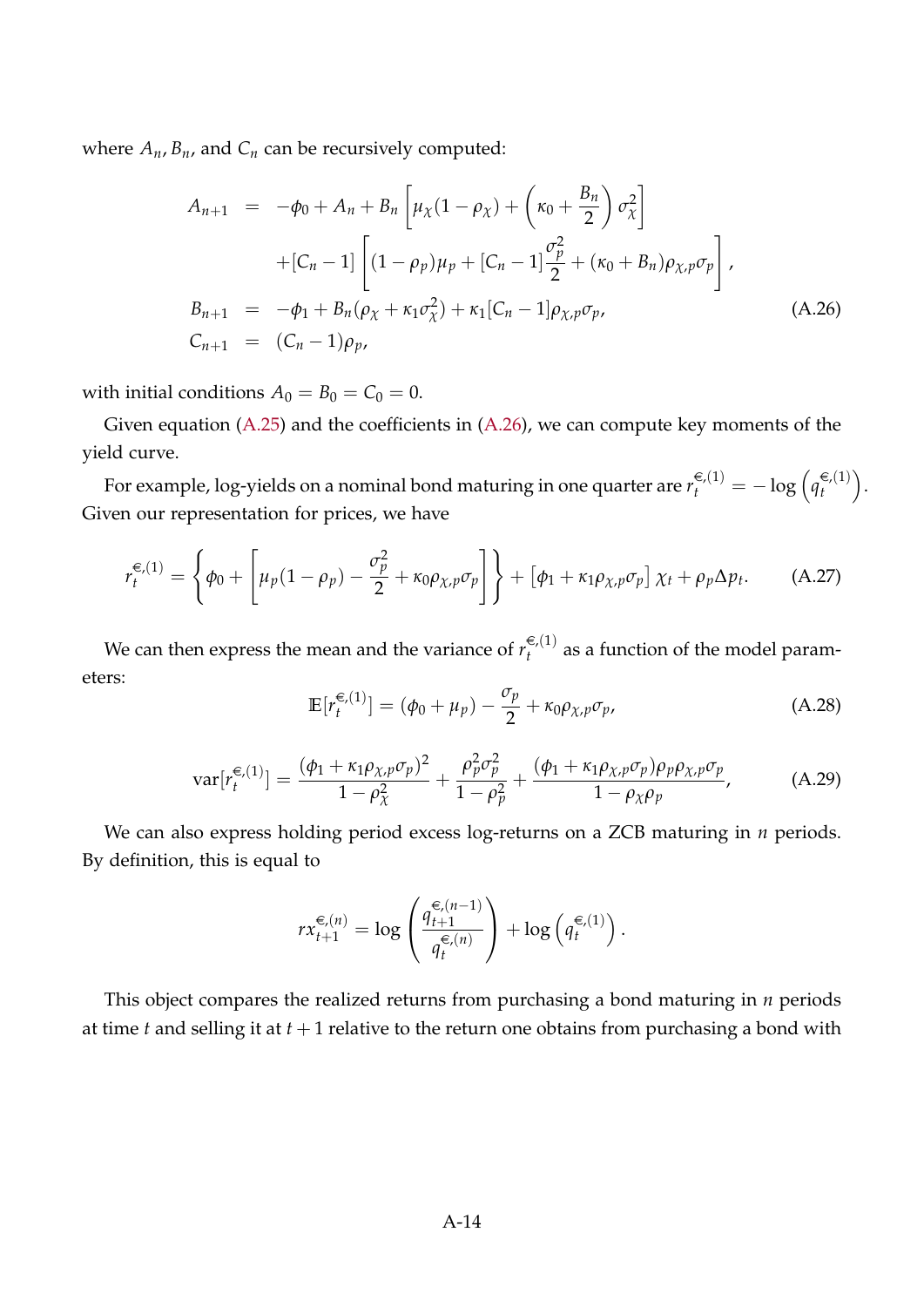<span id="page-14-0"></span>

| 2.59<br>2.15<br>2.92 | 2.35<br>2.38 |                                                                                                               |
|----------------------|--------------|---------------------------------------------------------------------------------------------------------------|
|                      |              |                                                                                                               |
|                      |              |                                                                                                               |
|                      | 2.26         |                                                                                                               |
| 0.22                 | 1.92         | 0.12                                                                                                          |
| 0.92                 | 3.96         | 0.23                                                                                                          |
| 1.49                 | 5.71         | 0.26                                                                                                          |
| 1.95                 | 7.23         | 0.27                                                                                                          |
| 2.31                 | 8.57         | 0.27                                                                                                          |
|                      |              | Notes: The sample period is 1973:Q1-2013:Q4. The inflation rate is first difference in log CPI. Variables are |

Table A-1: Summary statistics: inflation, yields and holding period returns

*reported as annualized percentages.*

a one-period maturity at time *t*. Substituting for log prices, we can rewrite this object as

$$
rx_{t+1}^{\epsilon,(n)} = \underbrace{[A_{n-1} - A_n + A_1 + C_{n-1}\mu_p(1-\rho_p)]}_{\tilde{A}_n} + \underbrace{(C_{n-1}\rho_p - C_n + C_1)}_{\tilde{C}_n} \Delta p_t + B_{n-1}\varepsilon_{\chi,t+1} + C_{n-1}\varepsilon_{p,t+1}.
$$
 (A.30)

Taking conditional expectations on both sides, we obtain

$$
\mathbb{E}_t[r\mathbf{x}_{t+1}^{\in(n)}] = \tilde{A}_n + \tilde{B}_n\chi_t,\tag{A.31}
$$

as  $\tilde{C}_n = 0$  given our assumptions on the process for  $\Delta p_{t+1}$ .

This equation shows that expected excess returns on long-term bonds are linear functions of *χ<sup>t</sup>* . Our empirical strategy consists of estimating the parameters of the stochastic discount factor so that our model is consistent with the behavior of an empirical counterpart for  $\mathbb{E}_t[r x_{t+1}^{\infty(20)}$  $\epsilon_{t+1}^{(20)}$  and with the behavior of yields on short-term bonds. We now explain the details of our empirical strategy.

## **D.2** Estimation of  $\theta_{\text{sdf}}$

We estimate the parameters  $\theta_{\text{sdf}}$  and the parameters of the inflation process,  $[\mu_p, \rho_p, \sigma_p, \rho_{\chi,p}]$ using data on the term structure of nominal ZCB and inflation for Germany. The sample period is 1973:Q1-2013:Q4. Table [A-1](#page-14-0) reports summary statistics on inflation, nominal yields, and realized excess log returns as a function of *n*.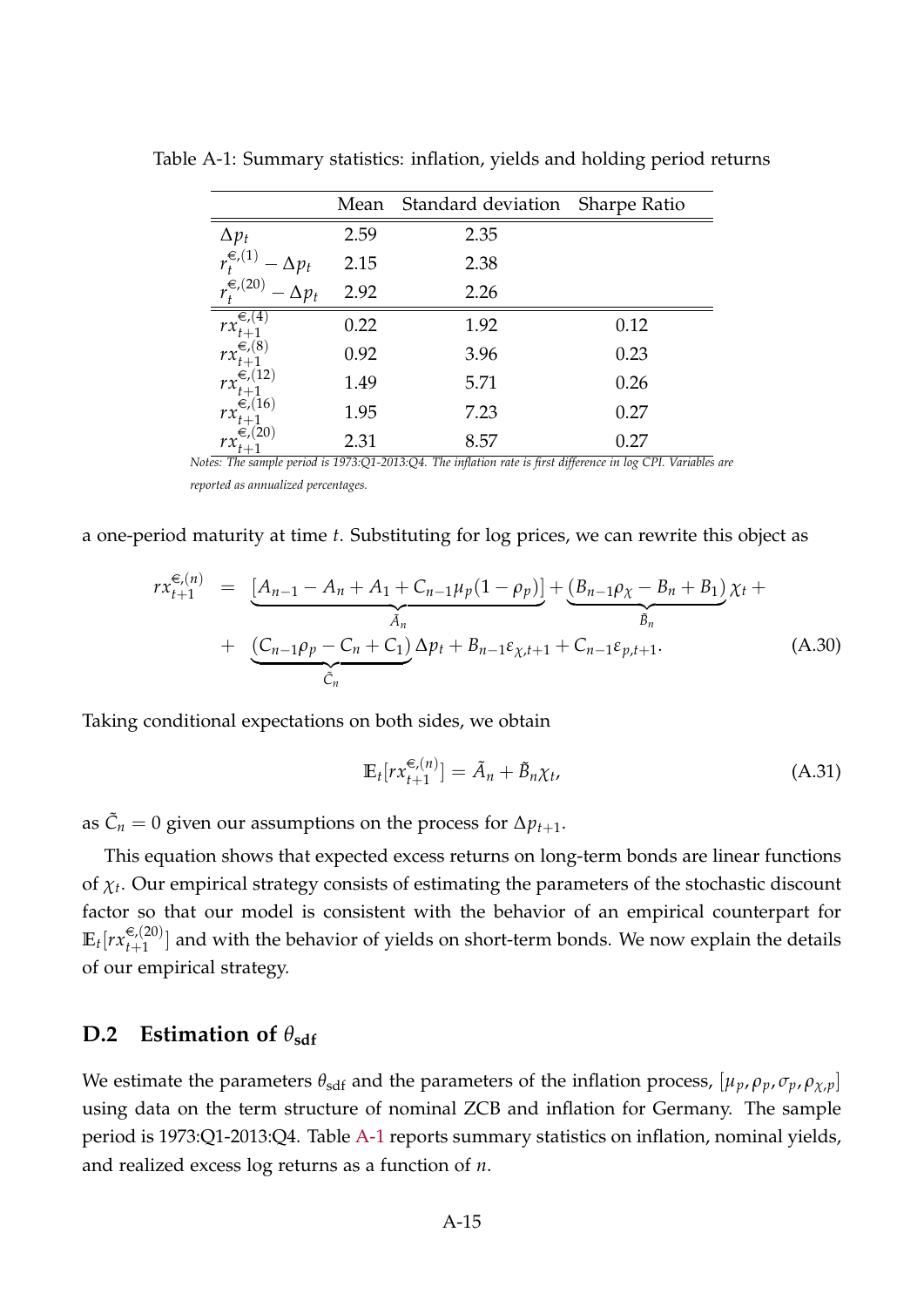The yield curve slopes up on average: yields on five-year bonds are, on average, 80 basis points higher than yields on bonds maturing next quarter. We can also see that long-term bonds earn a positive excess return on average. For example, holding a five-year bond and selling it off next quarter earns, on average, an annualized premium of 2.40% relative to investing in a bond that matures next quarter. Excess returns on long-term bonds increase monotonically with *n*, and so does their Sharpe ratio.

We first estimate an AR(1) process for inflation and set  $[\mu_p, \rho_p, \sigma_p]$  to the estimated values.<sup>[6](#page-15-0)</sup> The remaining parameters,  $[\theta_{\text{sdf}}, \rho_{\chi, p}]$ , are jointly estimated to fit the following:

- The mean and variance of yields on bonds with a one-quarter maturity,  $r_t^{\epsilon,(1)} \Delta p_t$ ;
- The correlation between  $r_t^{\epsilon,(1)} \Delta p_t$  and  $\Delta p_t$ ;
- The statistical properties of an estimate of  $\mathbb{E}_t[r\mathbf{x}_{t+1}^{\in(20)}]$  $\left[\frac{1}{t+1}\right]$ .

We estimate  $\mathbb{E}_t[r_{t+1}^{\infty,(20)}$  $\epsilon_{t+1}^{(20)}$  using the procedure developed in [Cochrane and Piazzesi](#page-30-3) [\(2005\)](#page-30-3) and routinely used in the literature. This procedure consists first in estimating an OLS regression of  $\overline{rx}_{t+1}^{\infty} = \sum_{n} rx_{t+1}^{\infty}(n)$  $t+1$  on a vector of log-forward rates,

<span id="page-15-2"></span><span id="page-15-1"></span>
$$
\overline{rx}_{t+1}^{\in} = \gamma_0 + \gamma' \mathbf{f}_t + \overline{\eta}_t, \tag{A.32}
$$

and then estimating by OLS the following regression:

$$
rx_{t+1}^{\in,(n)} = \alpha_n + b_n(\hat{\gamma}_0 + \hat{\gamma}' \mathbf{f}_t) + \eta_t^n.
$$
 (A.33)

The proxies for  $\mathbb{E}[rx^{\in (n)}_{t+1}]$  $\mathcal{L}_{t+1}^{(n)}$  are then the fitted values of equation [\(A.33\)](#page-15-1).

In implementing this procedure, we average excess log returns across  $n = 4, 8, 12, 16, 20$ , and the vector  $\mathbf{f}_t$  includes the risk-free rate and the log forward rates for these five maturities. The top panel of Table [A-2](#page-16-0) reports the results for the estimation of equation [\(A.32\)](#page-15-2), while the bottom panel reports the estimates of equation  $(A.33)$  for  $n = 4, 8, 12, 16, 20$ .

Relative to the analysis of [Cochrane and Piazzesi](#page-30-3) [\(2005\)](#page-30-3) on U.S. data, excess returns are less predictable, as measured from the *R* <sup>2</sup> of the above regressions: in U.S. data, the *R* <sup>2</sup> varies between 0.31 and 0.37 while in our case it varies between 0.10 and 0.19. This result mirrors [Dahlquist and Hasseltoft](#page-30-4) [\(2013\)](#page-30-4), who also estimated the [Cochrane and Piazzesi](#page-30-3) [\(2005\)](#page-30-3) regressions using German bonds. In that paper, the authors argue that the performance of the [Cochrane and Piazzesi](#page-30-3) [\(2005\)](#page-30-3) factor in forecasting excess returns is significantly higher than that of other factors used in the literature. Similar to [Cochrane and Piazzesi](#page-30-3) [\(2005\)](#page-30-3), we find that the sensitivity of excess returns to their factor (the estimated  $b_n$ 's) increases with the maturity of the bonds.

<span id="page-15-0"></span><sup>&</sup>lt;sup>6</sup>When fitting equation [\(A.23\)](#page-12-1) to German data we find that  $\hat{\mu}_p = 0.006$ ,  $\hat{\rho}_p = 0.470$  and  $\hat{\sigma}_p = 0.005$ .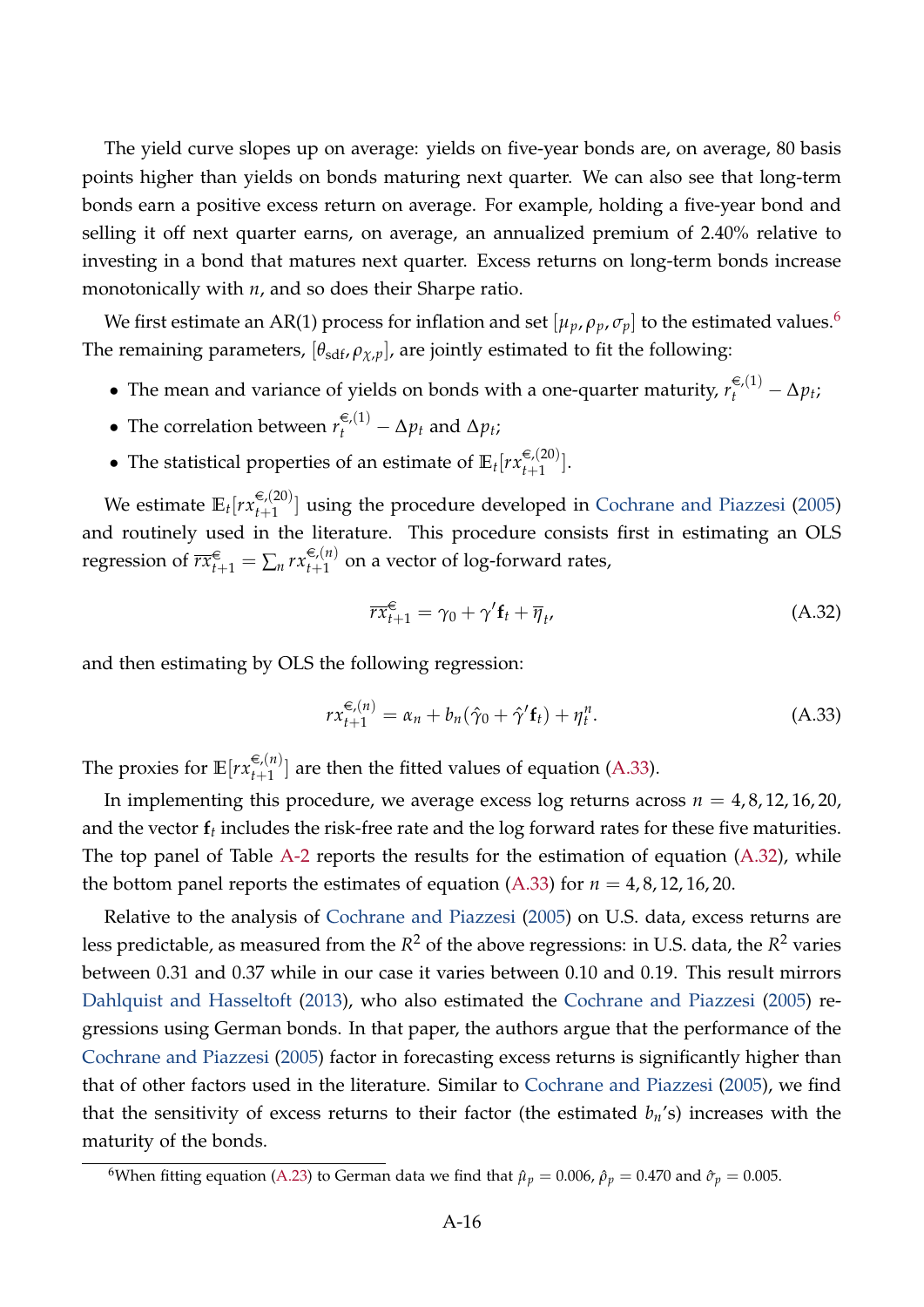|                              | $\gamma_0$     | $\gamma_1$ | $\gamma_2$ | $\gamma_3$ | $\gamma_4$ | $\gamma_5$ | $\gamma_6$ | $R^2$ |
|------------------------------|----------------|------------|------------|------------|------------|------------|------------|-------|
|                              | $-0.001$       | $-1.65$    | 5.02       | $-21.95$   | 48.01      | $-46.17$   | 16.95      | 0.12  |
| Estimates of equation (A.32) | $(-0.29)$      | $(-3.18)$  | (2.94)     | $(-2.02)$  | (1.57)     | $(-1.22)$  | (1.01)     |       |
|                              |                |            |            |            |            |            |            |       |
|                              |                |            | $a_n$      |            | $b_n$      |            | $R^2$      |       |
| Estimates of equation (A.33) | $\overline{4}$ |            | $-0.001$   |            | 0.45       |            | 0.19       |       |
|                              |                |            | $(-2.40)$  |            | (6.26)     |            |            |       |
|                              | 8              |            | $-0.000$   |            | 0.77       |            | 0.13       |       |
|                              |                |            | $(-0.38)$  |            | (4.93)     |            |            |       |
|                              | 12             |            | 0.000      |            | 1.03       |            | 0.11       |       |
|                              |                |            | (0.15)     |            | (4.54)     |            |            |       |
|                              | 16             |            | 0.000      |            | 1.27       |            | 0.11       |       |
|                              | 20             |            | (0.30)     |            | (4.42)     |            |            |       |
|                              |                |            | 0.001      |            | 1.49       |            | 0.10       |       |
|                              |                |            | (0.34)     |            | (4.36)     |            |            |       |

<span id="page-16-0"></span>Table A-2: Cochrane and Piazzesi (2005) regressions

We summarize this information by including  $[\hat{a}_{20}, \hat{b}_{20}, \hat{\sigma}_{\eta^{20}}]$  in the targets of the method of simulated moments, along with the parameters of an AR(1) model estimated on the firststage factor,  $x_t = \hat{\gamma}_0 + \hat{\gamma}' \mathbf{f}_t$ .

The parameters  $[\theta_{\text{sdf}}, \rho_{\chi, p}]$  are then estimated by simulated method of moments. That is, we choose  $[\theta_{\text{sdf}}, \rho_{\chi,p}]$  to minimize a weighted distance between these moments and the corresponding statistics computed in model-simulated data. The weighting matrix is diagonal, with the inverse of each sample moment (in absolute value) on the main diagonal. The model-implied statistics are computed on a long simulation  $(T = 20000)^7$  $(T = 20000)^7$  Table [A-3](#page-17-0) reports the estimated parameters along with measures of the in-sample fit.

# <span id="page-16-2"></span>**E Numerical solution**

It is convenient to simplify the objects of the recursive equilibrium. First, let us drop *ξ* from the state vector and record the face value of debt,  $\hat{B} = B/\lambda$ , instead of the debt coming due next period, *B*, and have  $S = [\hat{B}, \lambda, y, \chi, \pi]$  and  $s = [y, \chi, \pi]$ . As we shall see momentarily, S

<span id="page-16-1"></span> $^{7}$ In simulations, we add small measurement errors to the forward rates in order to avoid multicollinearity when estimating the [Cochrane and Piazzesi](#page-30-3) [\(2005\)](#page-30-3) first-stage regression.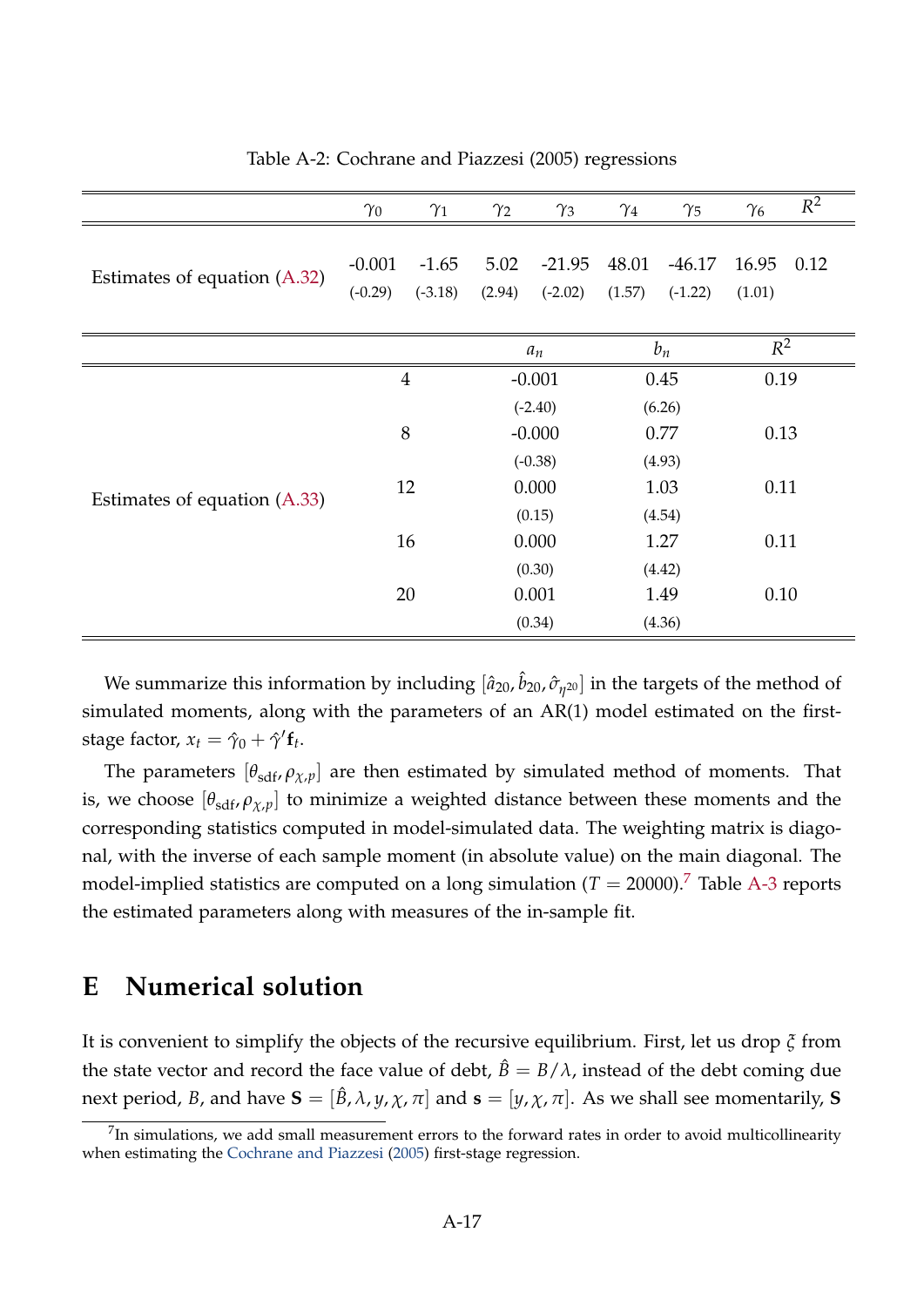| Parameters                                            | $\phi_0$                   | $\phi_1$  | $\kappa_0$ | $\kappa_1$ | $\rho_{\chi}$ | $\rho_{\chi,p}$ |
|-------------------------------------------------------|----------------------------|-----------|------------|------------|---------------|-----------------|
|                                                       | 0.005                      | 0.002     | 0.161      | 0.374      | 0.513         | 0.676           |
| Moment                                                |                            | Data      |            | Model      |               |                 |
| Mean( $r_t^{\infty}(\overline{1})$<br>$-\Delta p_t$ ) |                            | 2.148     |            | 2.153      |               |                 |
| Stdev $(r_t^{\in (1)} - \Delta p_t)$                  |                            | 2.381     |            | 1.059      |               |                 |
| $\text{Corr}(r^{\infty/1)}_t$                         | $-\Delta p_t, \Delta p_t)$ | $-0.2729$ |            | $-0.2783$  |               |                 |
| $\hat{a}_x$                                           |                            | 0.002     |            | 0.002      |               |                 |
| $\hat{\rho}_x$                                        |                            | 0.490     |            | 0.521      |               |                 |
| $\hat{\sigma}_x$                                      |                            | 0.004     |            | 0.010      |               |                 |
| $\hat{a}_{20}$                                        |                            | 0.001     |            | 0.000      |               |                 |
| $\hat{b}_{20}$                                        |                            | 1.485     |            | 1.339      |               |                 |
| $\hat{\sigma}_{n^{20}}$                               |                            | 0.020     |            | 0.032      |               |                 |

<span id="page-17-0"></span>Table A-3: Estimated parameters and model fit

*Notes: The moments* (*a*ˆ*x*, *ρ*ˆ*x*, *σ*ˆ*x*) *are the estimates of an AR(1) process for the fitted values of equation*

*[\(A.32\)](#page-15-2). Yields are reported as annualized percentages.*

will be enough to solve for the recursive equilibrium. Second, we can represent the decision problem of the government as choosing the face value  $\hat{B}$  and the decay parameter  $\lambda$  rather than choosing the entire portfolio of ZCB. We denote the pricing schedule for a portfolio with decay parameter *λ*, given that the realization of the exogenous state is **s** and given the choices  $(\hat{B}', \lambda')$  for the government to be

<span id="page-17-3"></span>
$$
Q\left(\mathbf{S},\hat{B}',\lambda'|\lambda\right)=\sum_{n=1}^{\infty}\lambda(1-\lambda)^{n-1}q^{(n)}\left(\mathbf{S},\hat{B}',\lambda'\right).
$$

Note that we need to price an arbitrary  $\lambda$  portfolio, given government choices  $(\hat{B}', \lambda')$ , in order to know the market value of the portfolio repurchased by the government.<sup>[8](#page-17-1)</sup> We can verify that the pricing schedule solves the recursion

$$
Q\left(\mathbf{s}, \hat{\mathbf{\beta}}', \lambda' | \lambda\right) = \mathbb{E}\left\{ M\left(s_1, s_1'\right) \delta\left(\mathbf{S'}, \xi'\right) \left[ \lambda + (1 - \lambda) Q\left(\mathbf{s'}, \hat{\mathbf{\beta}}'', \lambda'' | \lambda\right) \right] | \mathbf{S} \right\},\tag{A.34}
$$

with  $\hat{B}'' = \hat{B}'(s', \hat{B}', \lambda')$  and  $\lambda'' = \lambda'(s', \hat{B}', \lambda')$ .

Under this formulation, and assuming that the government is not defaulting today given **S** and *ξ*, we can write the net issuances of bonds as

<span id="page-17-2"></span>
$$
\Delta (\mathbf{S}, \hat{\mathbf{B}}', \lambda') = Q (\mathbf{s}, \hat{\mathbf{B}}', \lambda' | \lambda') \hat{\mathbf{B}}' - Q (\mathbf{s}, \hat{\mathbf{B}}', \lambda' | \lambda) (1 - \lambda) \hat{\mathbf{B}}.
$$
 (A.35)

<span id="page-17-1"></span><sup>8</sup>See [Sánchez, Sapriza, and Yurdagul](#page-30-5) [\(2018\)](#page-30-5) for a discussion of this issue.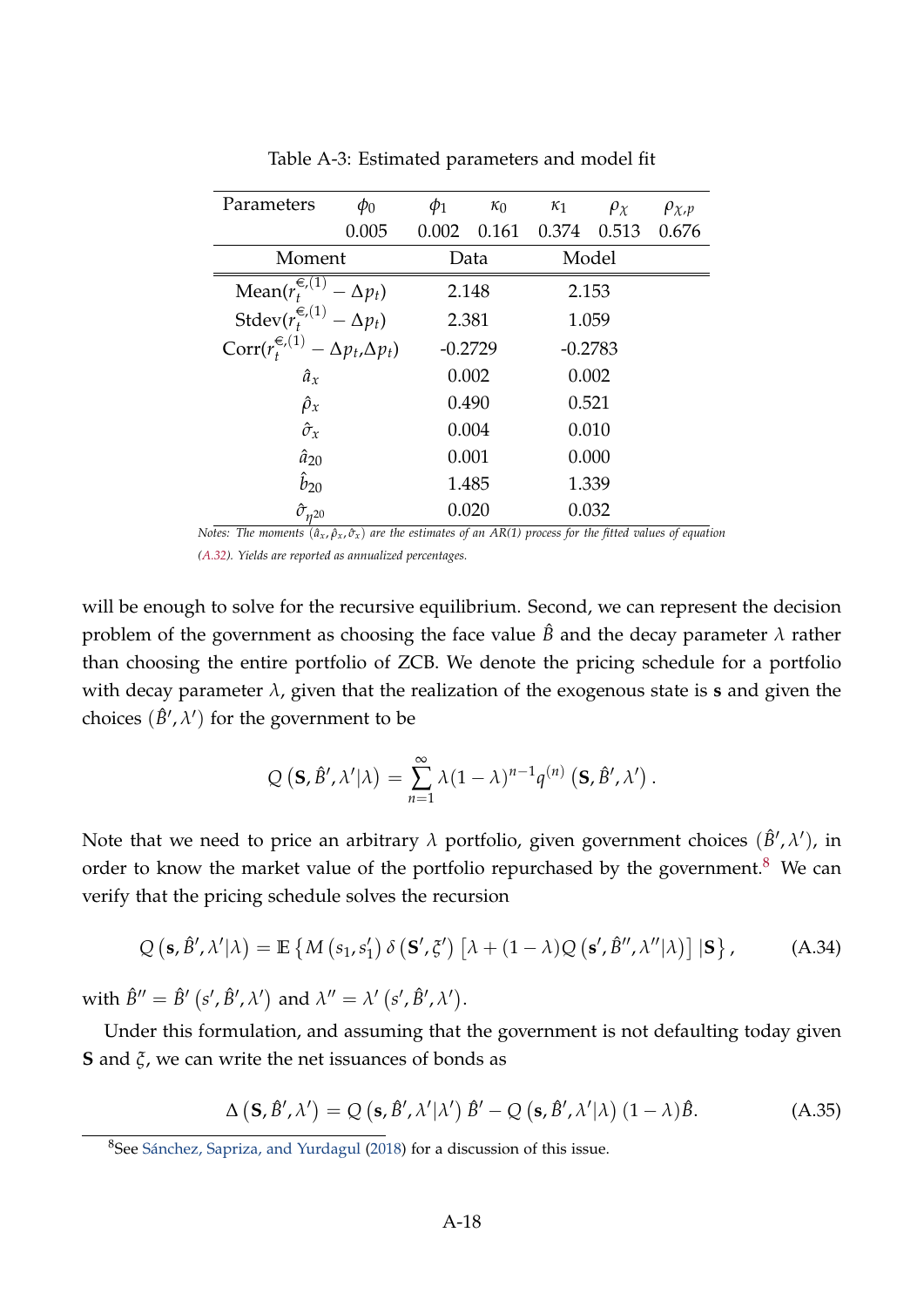With this notation, we can write the decision problem for the government using three simple sub-problems. We define the value of repaying conditional on lenders rolling over the debt,  $V_{\text{roll}}^R(\mathbf{S})$ , as follows:

<span id="page-18-1"></span>
$$
V_{\text{roll}}^{R}(\mathbf{S}) = \max_{\hat{B}', \lambda'} \left\{ U(\tau Y - \lambda \hat{B} + \Delta \left( \mathbf{S}, \hat{B}', \lambda' \right)) + \beta \mathbb{E} \left[ V(\hat{B}', \lambda', \mathbf{s}') | \mathbf{S} \right] \right\},\tag{A.36}
$$

where  $\Delta (\mathbf{S}, \hat{B}', \lambda')$  is defined in equation [\(A.35\)](#page-17-2) and  $Y = \exp\{y\}$ . The value of repaying conditional on lenders not rolling over the debt,  $V_{\sf no\ roll}^R({\bf S})$ , is

<span id="page-18-2"></span>
$$
V_{\text{no roll}}^{R}(\mathbf{S}) = \left\{ U(\tau Y - \lambda \hat{B}) + \beta \mathbb{E}[V(\hat{B}(1-\lambda), \lambda, \mathbf{s}')] \mathbf{S} \right\},\tag{A.37}
$$

while the value of defaulting,  $V^D(y,\chi)$ , is

$$
V^D(y,\chi) = \left\{ U(\tau Y[1-d(Y)]) + \beta \{ \psi \mathbb{E}[V(0,\overline{\lambda},y',\chi',\pi')]|\mathbf{S}] + (1-\psi)\mathbb{E}[V^D(y',\chi')|\mathbf{S}] \} \right\}.
$$
 (A.38)

Note that  $V^D(.)$  does not depend on  $\pi$  because this process is iid. The value function of the government can then be written as

$$
V(\mathbf{S}, \xi) = \begin{cases} V_{\text{roll}}^R(\mathbf{S}) & \text{if } V_{\text{no roll}}^R(\mathbf{S}) \ge V^D(y, \chi) \\ V_{\text{roll}}^R(\mathbf{S}) & \text{if } V_{\text{no roll}}^R(\mathbf{S}) < V^D(y, \chi) \text{ and } \xi = 0 \\ V^D(y, \chi) & \text{if } V_{\text{no roll}}^R(\mathbf{S}) < V^D(y, \chi) \text{ and } \xi = 1. \end{cases}
$$

This value function, its associated policy functions, and the pricing function in equation  $(A.34)$  are enough to determine the equilibrium outcome path.<sup>[9](#page-18-0)</sup>

The numerical solution of the model consists of approximating the pricing schedule *Q* and the value functions  $\{V_{\text{roll}}^R(\mathbf{S}), V_{\text{no roll}}^R(\mathbf{S}), V^D(y, \chi)\}$ . We approximate the value functions using a mixture of projection and discrete state space methods. We let  $\Lambda = \{\lambda_1, \lambda_2, \ldots, \lambda_{N_\lambda}\}$ and  $\mathcal{B} = \{B_1, \ldots, B_{N_B}\}$  be the set of decaying factors and debt levels over which we approximate the value function. The value functions are approximated using piece-wise smooth functions. That is,  $V_{\text{roll}}^R(.)$  is approximated as follows:

$$
V_{\text{roll}}^R(\lambda_j, B_k, \mathbf{s}) = \gamma_{\text{roll},(\lambda_j, B_k)}^R \mathbf{T}(\mathbf{s}),
$$

where  $\mathbf{s} = [y, \chi, \pi] \in \mathcal{S}$  is a realization of the exogenous state variables from a set of points  $\mathcal{S}$ , *γ R*  $^R_{\text{roll},(\lambda_j,B_k)}$  is a vector of coefficients, and  $\mathbf{T}(.)$  is a vector collecting Chebyshev's polynomials. The value of repaying conditional on the lenders not rolling over the debt and the value

<span id="page-18-0"></span> $9$ On the outcome path, the price of a bond portfolio is either zero – in the case of a fundamental default or a rollover crisis – or equal to the price defined in [\(A.34\)](#page-17-3) if there is repayment in the current period.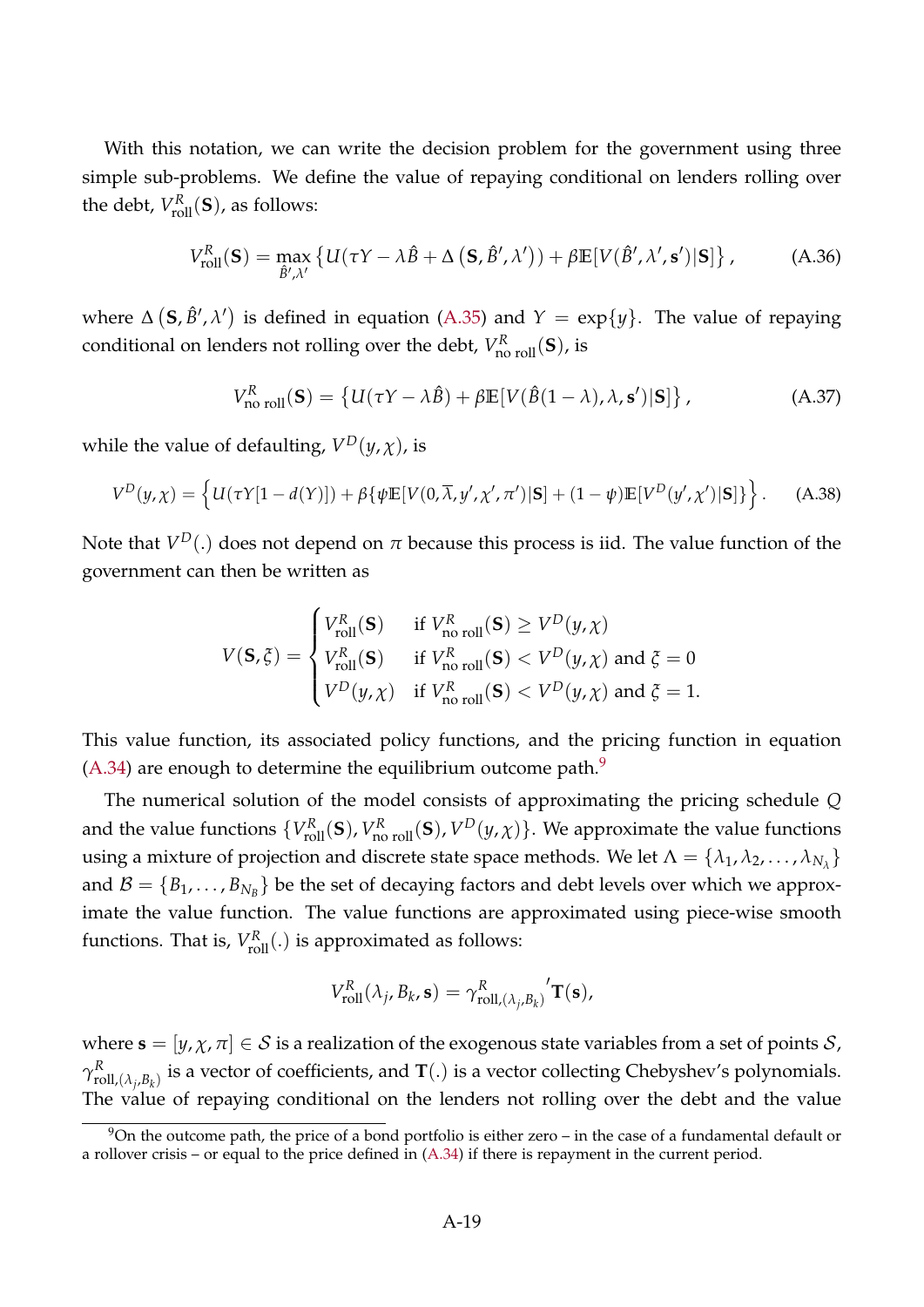of defaulting are defined in a similar fashion, and we denote by  $\gamma_{\sf n}^{\cal R}$  $\alpha^R$ <sub>no roll, $(\lambda_j, B_k)$  and  $\gamma^D$  the</sub> coefficients that parametrize those values. The pricing schedule *Q* in equation [\(A.34\)](#page-17-3) is approximated on a grid. Specifically, let  $\tilde{\cal B} = \{\tilde B_1,\ldots,\tilde B_{N_{\tilde B}}\}$  be the set of debt levels that the government can choose. The pricing schedule is then approximated on  $\tilde{\cal B} \times \Lambda \times \Lambda \times {\cal S}^q.$  We allow the grid for the exogenous state variables and the one for debt choices to be different from the one used in the approximation of the value function. This degree of flexibility allows us to have finer grids for the pricing schedule than for value functions, which is helpful because the former are typically highly nonlinear in sovereign debt models.

We index the numerical solution by  $[\Gamma, Q]$ , with  $\Gamma = \{[\gamma^R_{\text{rc}}] \mid \gamma^R_{\text{rc}} \}$  $_{\text{roll},(\lambda_j,B_k)}^R$ ,  $\gamma_{\mathbf{n}_0}^R$  $\sum_{k=1}^{R} \sum_{j=1}^{R} \sum_{j=1}^{R} \sum_{j=1}^{R} \sum_{k} \sum_{j=1}^{R} \sum_{j=1}^{R} \sum_{j=1}^{R} \sum_{j=1}^{R} \sum_{j=1}^{R} \sum_{j=1}^{R} \sum_{j=1}^{R} \sum_{j=1}^{R} \sum_{j=1}^{R} \sum_{j=1}^{R} \sum_{j=1}^{R} \sum_{j=1}^{R} \sum_{j=1}^{R} \sum_{j=1}^{R} \sum_{j=1}^{R} \sum_{j=1}^{R} \sum_{j=1}^{R} \sum_{j=$ collecting the coefficients that parametrize the value functions. The numerical solution is obtained via value function iteration. The algorithm is as follows:

**Step 0: Defining the state space and the polynomials.** Specify the set of values in B,  $Λ$ ,  $\tilde{B}$ . Set upper and lower bounds for the exogenous state variables  $(γ, χ, π)$  and construct individual grids for each exogenous state. Construct a tensor grid  $S$  for the exogenous state variables and the associated Chebyshev's polynomials **T**(.). These are used for the approximation of the value functions. Construct a tensor grid  $S<sup>q</sup>$  for the approximation of the pricing schedule.

**Step 1: Update value functions.** Start with a guess for the value and pricing functions,  $(\Gamma^c, Q^c)$ . For each point in  $\mathcal{B} \times \Lambda \times \mathcal{S}$ , update the value functions using the definitions in equations [\(A.36\)](#page-18-1)-[\(A.38\)](#page-18-2). Denote by  $\Gamma^u$  the updated guess and by  $[r_{\text{roll}}^R, r_{\text{no roll}}^R, r^D]$  the distance between the initial guess and its update.

**Step 2: Update pricing function.** For each exogenous state **s** in  $S<sup>q</sup>$  and for each  $(B', \lambda', \lambda) \in \tilde{B} \times \Lambda \times \Lambda$ , evaluate the right-hand side of equation [\(A.34\)](#page-17-3) using  $(\Gamma^c, Q^c)$ and the policy functions associated with  $\Gamma^c$ . Denote this value by  $\hat{Q}^u(s, B', \lambda' | \lambda)$ , and let  $r^Q$  be the distance between  $Q^c$  and  $\hat{Q}^u$ . Update the pricing schedule as

$$
Q^{u}(.) = a\hat{Q}^{u}(.) + (1-a)Q^{c}(.) \qquad a \in (0,1).
$$

**Step 3: Iteration.** If  $\max\{r_{\text{roll}}^R, r_{\text{no roll}}^R, r^D\} \le c_1$  and  $r^Q \le c_2$ , stop the algorithm. If not, set  $(\Gamma^u, q^u)$  as the new guess and repeat Steps 1-2.  $\Box$ 

Regarding the specifics of the algorithm, we set the upper and lower bounds for *y* and  $\chi$  to be equal to  $+/- 3$  standard deviations of the stochastic processes, while the grid for  $\pi$  is between 0 and 3.5 standard deviations. We select 5 equally spaced points between these bounds for the approximation of the value function. The set  $S$ , therefore, contains 125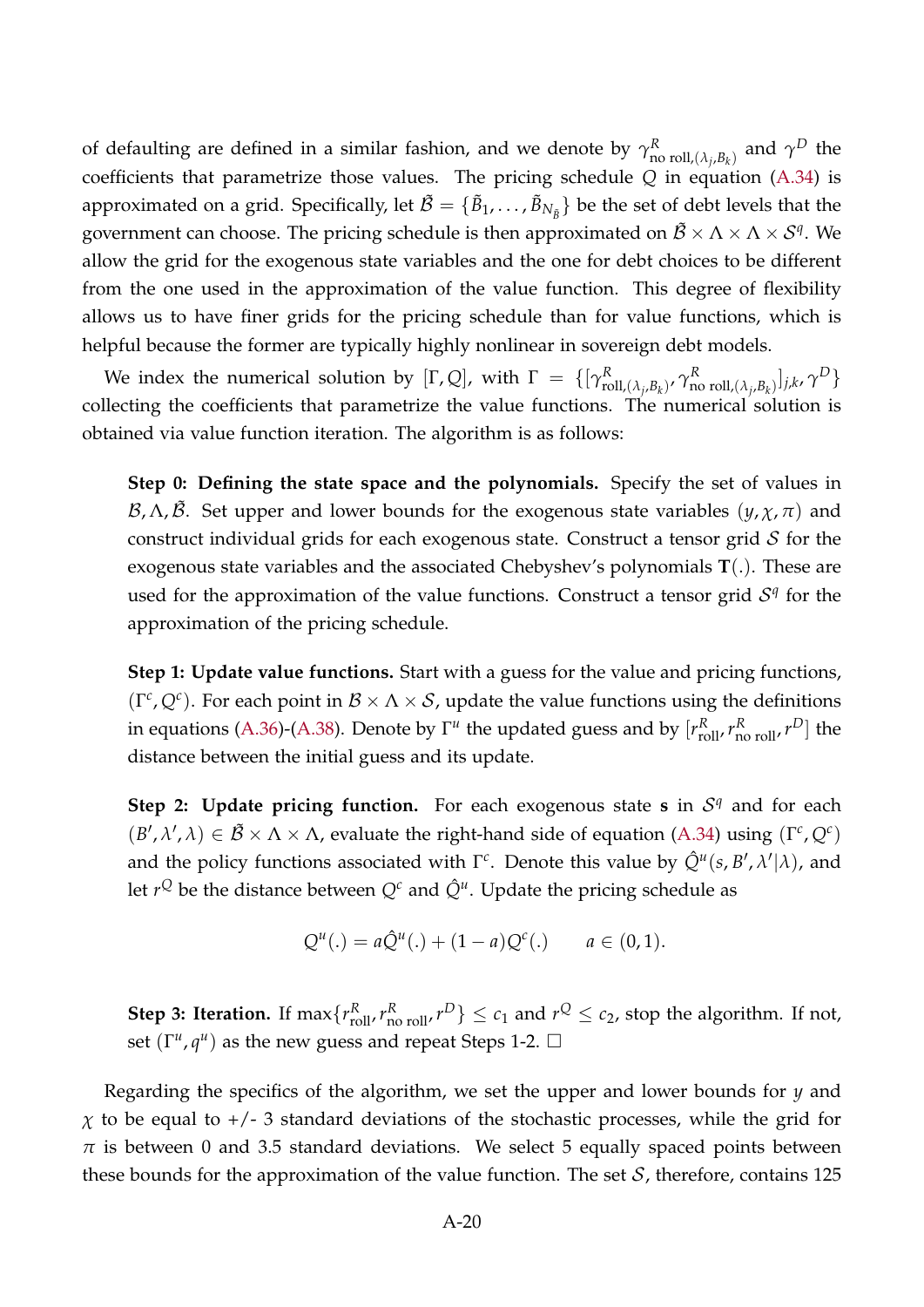distinct points. For the approximation of the pricing function, instead, we consider 51 points on the *y* dimension, and 5 points on the  $\chi$  and  $\pi$  dimension. The set  $\mathcal{S}^q$  contains, therefore, 1275 distinct points. The upper and lower bounds for *B* are [0, 16]. When approximating the value function, we construct  $\beta$  using 81 equally spaced points in this interval. The grid for *λ* contains 11 equally spaced values within the interval  $\left[1/(4 \times 8), 1/(4 \times 5)\right]$ . This interval implies a range of  $+/-8$  standard deviations around an observed maturity of 6.5 years, the Italian pre-crisis level. The grid for debt choices over which the pricing schedule is defined,  $B$ , consists of 650 points in the [0, 16] interval. The grid has 50 equally spaced points on the  $[0, 6)$  segment, 500 points on the  $[6, 12)$  segment, and 100 points on the  $[12, 16]$  segment.

When updating the guess for the value and pricing functions, we compute expectations over future outcomes using Gauss-Hermite quadrature, with  $n = 5$  points on each random variable. We use the polynomial approximation to compute the value functions associated to states that are not on our grid, while we use linear interpolation for bond prices and policy functions. Finally, we compute the distance for the value functions using the sup norm in logs. For the pricing function, we compute the sup norm for equilibrium prices and square it. The value functions converge at 0.00006 level while equilibrium prices at 0.000001.

A simulation of the model consists in obtaining the default decision,  $\delta_t$ , the characteristics of the new debt portfolio,  $(\hat{B}_{t+1}, \lambda_{t+1})$ , and the equilibrium price of a portfolio of type  $\lambda$ ,  $Q_t(\lambda)$  for a given realization  $\{y_t, \chi_t, \pi_t, \xi_t\}_{t=1}^T$  and initial conditions  $(\hat{B}_0, \lambda_0)$ .<sup>[10](#page-20-0)</sup> Let  $\{y_t, \chi_t, \pi_t, \xi_t\}$  be the time *t* realization of the stochastic process and let  $(\hat{B}_t, \lambda_t)$  be the initial condition for the face value and decaying parameter of the debt portfolio inherited by the government. Assuming that the government is not currently in default, we can obtain the value for  $\{\delta_t, \hat{B}_{t+1}, \lambda_{t+1}, Q_t(\lambda)\}$  as follows

- 1. Given the state variables  $\mathbf{S}_t = [\hat{B}_t, \lambda_t, y_t, \chi_t, \pi_t]$ , we compute  $V_{roll}^R(\mathbf{S}_t)$ ,  $V_{no}^R$   $_{roll}(\mathbf{S}_t)$  and *V <sup>D</sup>*(*y<sup>t</sup>* , *χt*) using Γ. We use the Chebyshev's polynomials and linear interpolation across the  $B_t$  and  $\lambda_t$  dimensions to evaluate these value functions at a point  $S_t$  that is not in our grid.
- 2. If  $V^{\text{roll}}(\mathbf{S}_t) < V^D(y_t, \chi_t)$ , or if  $V^{\text{no roll}}(\mathbf{S}_t) < V^D(y_t, \chi_t) \leq V^{\text{roll}}(\mathbf{S}_t)$  and  $\xi_t = 1$ , then the government enters a default state. In such a case, we set  $\delta_t=0$ ,  $\hat{B}_{t+1}=0$ ,  $\lambda_{t+1}=\bar{\lambda}$ , and  $Q_t(\lambda) =$  NaN.
- 3. If the government is not in a default state, we set  $\delta_t = 1$ . The choices for  $(\hat{B}_{t+1}, \lambda_{t+1})$ and equilibrium prices  $Q_t(\lambda)$  are obtained by linearly interpolating the policy functions at  $\mathbf{S}_t$  and the pricing schedule at  $(\hat{B}_{t+1}, \lambda_{t+1}, y_t, \chi_t, \pi_t)$ .

<span id="page-20-0"></span><sup>&</sup>lt;sup>10</sup>To obtain a simulation for *ξ*<sup>*t*</sup>, we draw a random variable *u*<sup>*t*</sup> ∼ Uniform(0,1). We set *ξ*<sup>*t*</sup> = 0 if *u*<sup>*t*</sup> ≥ *π*<sup>*t*</sup>−1</sub>, and  $\xi_t = 1$  otherwise.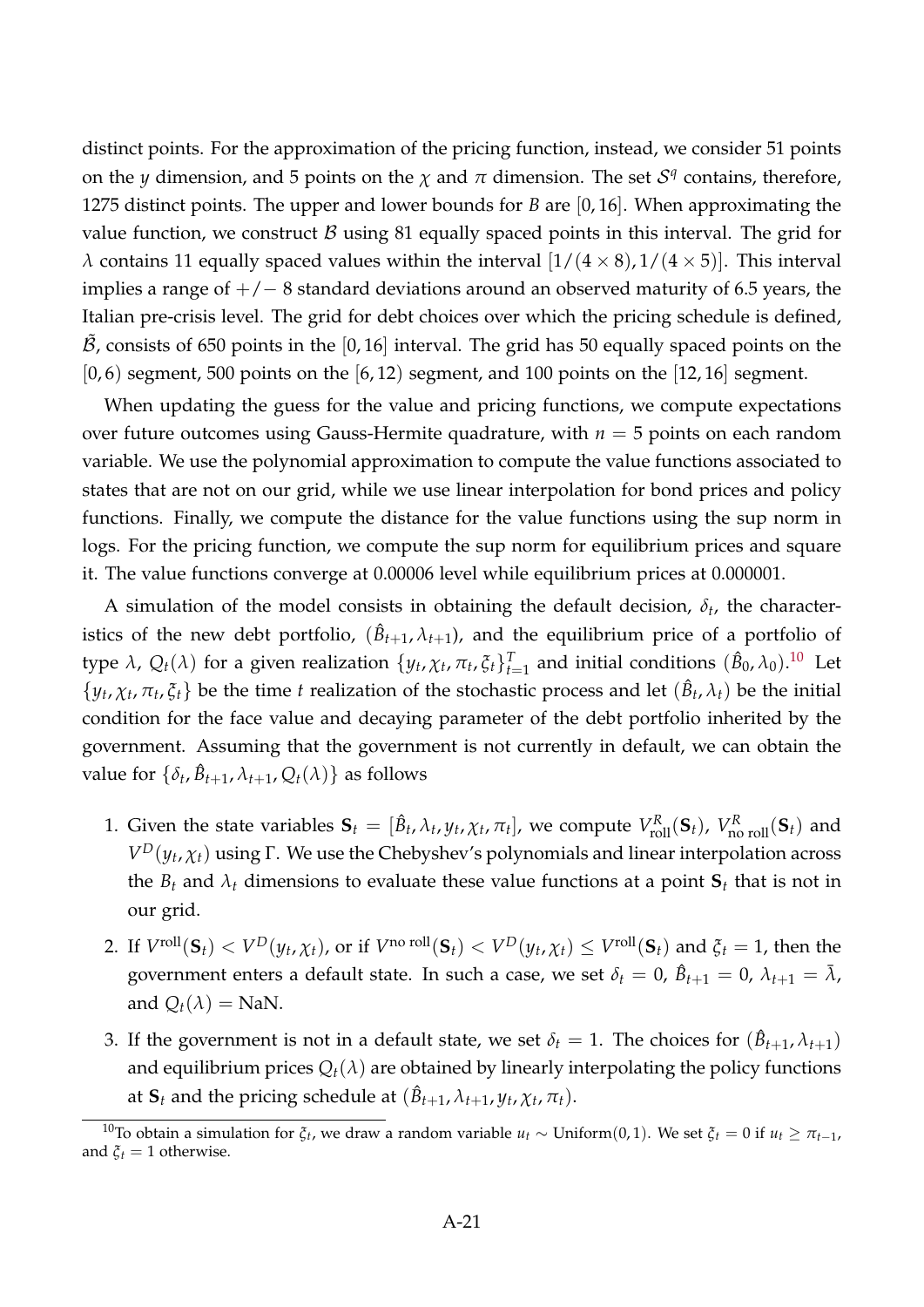If the government is currently in default, we draw a random variable  $v_t \sim \text{Uniform}(0, 1)$ . If  $v_t > \psi$ , then the government remains in default and we set  $\delta_t = 0$ ,  $\hat{B}_{t+1} = 0$  and  $\lambda_{t+1} = \bar{\lambda}$ and  $Q_t(\lambda)$  = NaN. Else, the government exits a default state, and the simulation is obtained by following step 1-3 above.

## **F Details of the counterfactual experiment**

We now detail the counterfactual experiment of Section 5. First, we explain how we use the particle filter to extract information on the sequence of  $\{\pi_t\}$ . Second, we discuss how we generate the decomposition of Figure 5.

### **F.1 Particle filtering**

From Section 5 we have that the state-space representation of the model is

$$
\mathbf{Y}_t = \mathbf{g}(\mathbf{S}_t) + \eta_t
$$
  

$$
\mathbf{S}_t = \mathbf{f}(\mathbf{S}_{t-1}, \varepsilon_t).
$$

The first equation is the measurement equation, with *η<sup>t</sup>* being a vector of iid Gaussian errors with a variance-covariance matrix equal to  $\Sigma$ . The second equation is the transition equation, describing the law of motion for the model's state variables. The vector  $\varepsilon_t$  collects the innovations to the structural shocks  $y_t$ ,  $\chi_t$ , and  $\pi_t$ . The functions  $g(.)$  and  $f(.)$  are generated using the numerical procedure previously described.

Let  $\mathbf{Y}^t = [\mathbf{Y}_1, \dots, \mathbf{Y}_t]$ , and denote by  $p(\mathbf{S}_t | \mathbf{Y}^t)$  the conditional distribution of the state vector given observations up to period *t*. Although the conditional density of **Y***<sup>t</sup>* given **S***<sup>t</sup>* is known and Gaussian, there is no analytical expression for the density  $p(\mathbf{S}_t|\mathbf{Y}^t).$  We use the particle filter to approximate this density for each *t*. The approximation is done via a set of pairs  $\{\mathbf{S}_t^i, \tilde{w}_t^i\}_{i=1}^N$ , in the sense that

$$
\frac{1}{N} \sum_{i=1}^{N} f(\mathbf{S}_t^i) \tilde{w}_t^i \stackrel{\text{a.s.}}{\rightarrow} \mathbb{E}[f(\mathbf{S}_t)|\mathbf{Y}^t],
$$

and it is used to obtain the (mean) trajectory of the state vector over the sample. We refer to  $\mathbf{S}_t^i$  as a particle and to  $\tilde{w}_t^i$  as its weight. The algorithm used to approximate  $\{p(\mathbf{S}_t|\mathbf{Y}^t)\}_t$ builds on [Kitagawa](#page-30-6) [\(1996\)](#page-30-6), and it goes as follows:

**Step 0: Initialization.** Set  $t = 1$ . Initialize  $\{S_t^i\}$  $_{0}^{i}$ ,  $\tilde{w}_{0}^{i}$  $\{i\}_{i=1}^N$  and set  $\tilde{w}_0^i = 1 \ \forall i$ .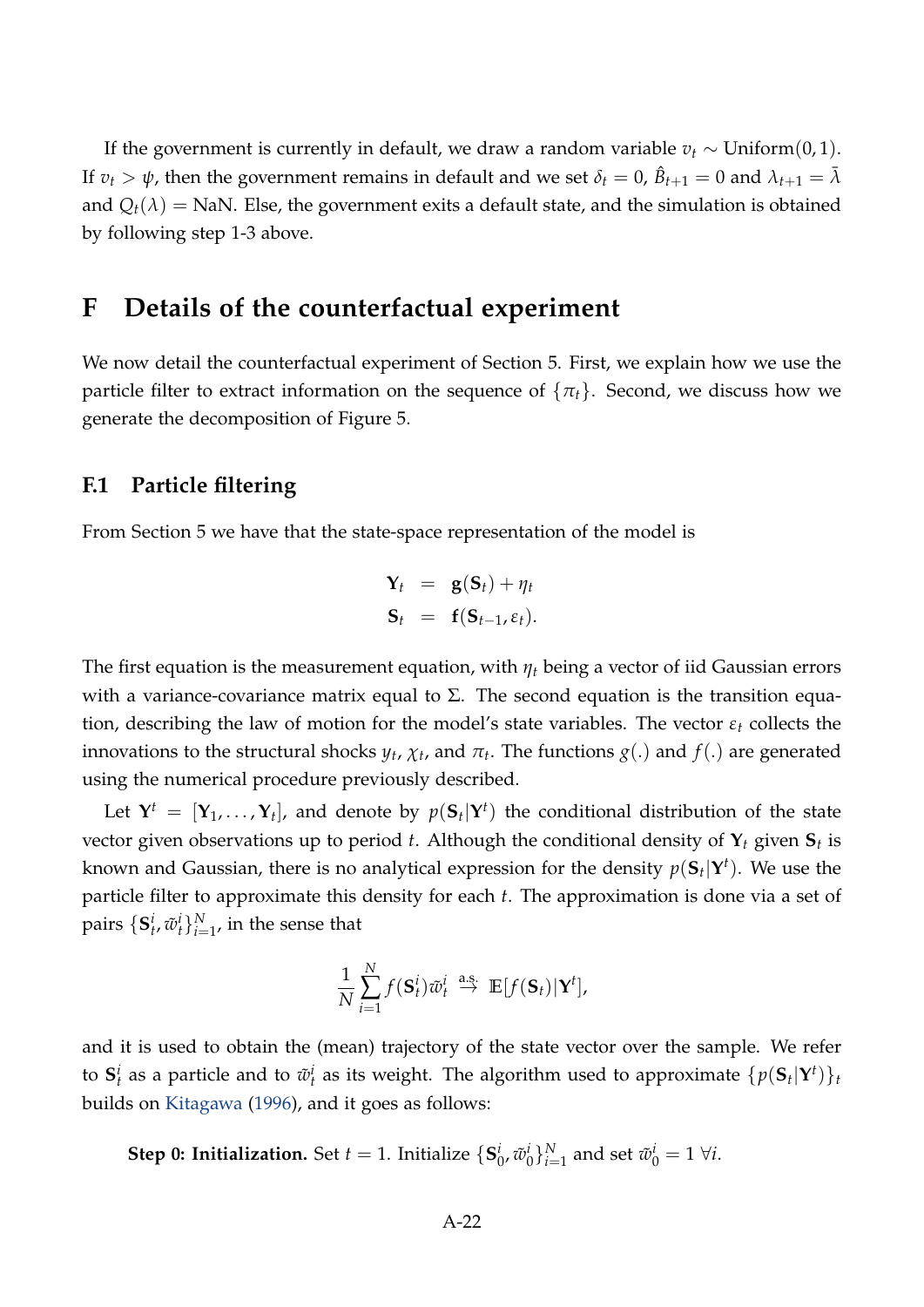**Step 1: Prediction.** For each  $i = 1, ..., N$ , obtain a realization for the state vector  $S_i^i$ *t*|*t*−1 given  $S_{t-1}^i$  using the simulation procedure described in online Appendix [E.](#page-16-2)

**Step 2: Filtering.** Assign to each particle **S** *i*  $t|_{t-1}$  the weight

$$
w_t^i = p(\mathbf{Y}_t | \mathbf{S}_{t|t-1}^i) \tilde{w}_{t-1}^i.
$$

**Step 3: Resampling.** Rescale the weights  $\{w_t^i\}$  so that they add up to unity, and denote these rescaled values by  $\{\tilde{w}_t^i\}$ . Sample *N* values for the state vector with replacement from  $\{S_i^i\}$ *i*<sub>t|t−1</sub>,  $\tilde{w}_t^i$ } $_{i=1}^N$ , and denote these draws by  $\{{\bf S}_t^i\}_i$ . Set  $\tilde{w}_t^i = 1 \ \forall i.$  If  $t < T$ , set  $t = t + 1$  and go to Step 1. If not, stop.  $\Box$ 

In our exercise, the measurement equation includes  $y_t$  and  $\chi_t$ , and the variance of the measurement error associated to these variables is set to zero. Thus, at every prediction step of the filter, we set the innovations  $\varepsilon_{y,t}^i$  and  $\varepsilon_{\chi,t}^i$  so that  $y_t^i$  and  $\chi_t^i$  are equivalent to their empirical counterpart. The non-trivial part of the algorithm consists in filtering  $\pi_t.$ Regarding the tuning of the filter, we set  $N = 100,000$ .

### **F.2 Counterfactual experiment**

We now discuss how we use the approximation to  $\{p(\mathbf{S}_t|\mathbf{Y}^t)\}_{t=2008}^{2012:Q2}$  $t=2008:Q1$  along with the structural model to generate the decomposition presented in Figure 5.

Let spr $f_t^{\text{data}}$  be the interest rate spread at time *t*, and let sp $f_t^{\text{model}}$ *t* be

$$
\hat{\text{spr}}_t^{\text{model}} = \sum_{i=1}^N g_{\text{spr}}(\mathbf{S}_t^i) \tilde{w}_t^i,
$$

where  $g_{spr}$ .) is the policy function for equilibrium interest rate spreads. The measurement error component in Figure 5 is defined as  $\text{spr}^{\text{data}}_t - \text{spr}^{\text{model}}_t$ *t* .

The fundamental component of interest rate spreads is generated as follows. For each  $S_t^i$ , and given the choices  $B_{t+1}^i$ ,  $\lambda_{t+1}^i$ , evaluate the interest rate spread on a  $\lambda$ -type portfolio by setting  $\pi_t = 0$ ,

$$
\text{spr}_{t}^{i,\text{fund}}(\lambda) = \frac{\lambda[1 - Q(B_{t+1}^{i}, \lambda_{t+1}^{i}, y_{t}^{i}, \chi_{t}^{i}, 0|\lambda)]}{Q(B_{t+1}^{i}, \lambda_{t+1}^{i}, y_{t}^{i}, \chi_{t}^{i}, 0|\lambda)} - r_{t}^{\text{risk free}}(\lambda).
$$

Given  $\{$ sp $r_t^{i, \text{fund}}\}_{i \in N, t \in T}$ , we next construct, for each *t*,

$$
\hat{\text{spr}}_t^{\text{fund}} = \frac{1}{N} \sum_{i=1}^N \text{spr}_t^{i,\text{fund}} \tilde{w}_t^i \approx \mathbb{E}[\text{spr}_t^{\text{fund}} | \mathbf{Y}^t].
$$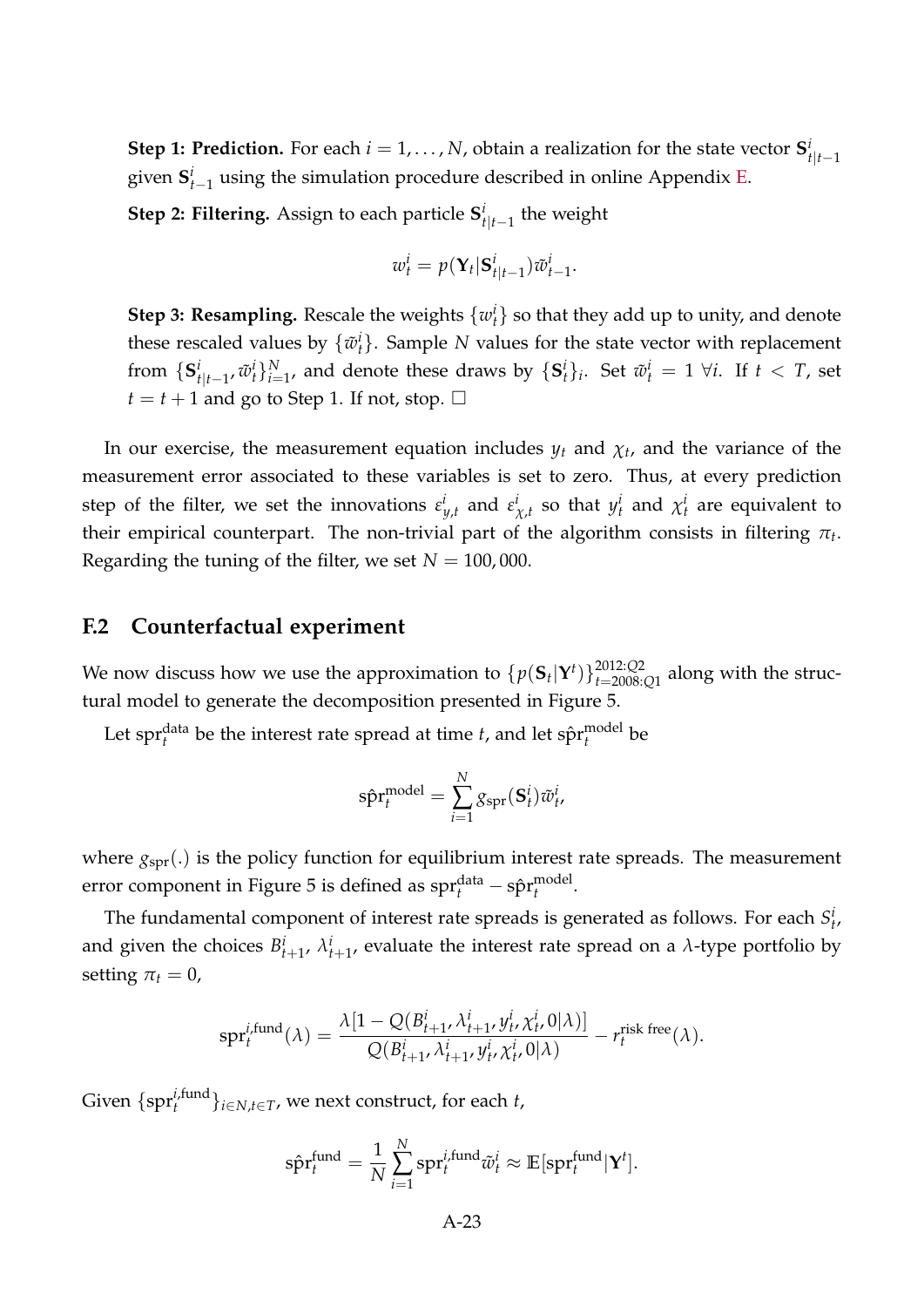This is the (average) interest rate spread implied by the model under the assumption that  $\pi_t$ was zero over the 2008:Q1-2012:Q2 period, and it is the fundamental component of interest rate spreads in Figure 5. The non-fundamental component of the spreads is then defined as  $\textrm{s}\hat{\textrm{p}}\textrm{r}^{\textrm{model}}_{t}-\textrm{s}\hat{\textrm{p}}\textrm{r}^{\textrm{fund}}_{t}$  $t_t^{\text{tund}}$  for each  $t$ .

# **G Sensitivity**

In this section we perform a sensitivity analysis with the aim of assessing the robustness of our results.

**Welfare gains from lengthening debt maturity.** In the first experiment, we use the structural model to measure the welfare gains from lengthening debt maturity under the hypothesis that rollover risk was a key determinant of interest rate spreads during the Italian debt crisis. This exercise checks the robustness of our results with respect to model's misspecification. Small welfare gains would indicate that the results in the previous section could be easily overturned by determinants of debt maturity that have been neglected in our analysis. Large welfare gains would imply that our results are more robust to model's misspecification.

To this end, we set the state variables  $(\lambda_t, y_t, \chi_t)$  to their empirical counterpart in 2011:Q4, and we fix  $\lambda_{t+1}$  to the observed debt maturity at the end of the quarter. We then choose a combination of  $(B_t, B_{t+1}, \pi_t)$  that delivers a government deficit of 3.5% of GDP, the level of interest rate spreads observed in 2011:Q4, and the highest probability of a rollover crisis next period. By doing so, the model replicates the key features of the Italian economy in 2011:Q4 *and* generates a sizable role for rollover risk. Given these states and choices, we can compute the certainty equivalent government spending *G* ∗ *t* ,

$$
\frac{1}{1-\beta}\frac{(G_t^\star-\underline{G})^{1-\sigma}}{1-\sigma}=V_t,
$$

where *V<sup>t</sup>* is the value for the government given the state variables selected above and the choices  $(B_{t+1}, \lambda_{t+1})$ . Because  $(B_{t+1}, \lambda_{t+1})$  are not chosen optimally in this experiment, there are welfare gains/losses from changing them. Our focus is to measure the welfare gains that the government would obtain by changing  $\lambda_{t+1}$ .

Figure [A-1](#page-24-0) reports the certainty equivalent government spending for different values of  $\lambda_{t+1}$  in percentage deviations from the benchmark  $G_t^*$  $t^{*}$ .<sup>[11](#page-23-0)</sup> By construction, this measure

<span id="page-23-0"></span><sup>&</sup>lt;sup>11</sup>When changing  $\lambda_{t+1}$  we adjust  $B_{t+1}$  so that government spending is the same as in the benchmark.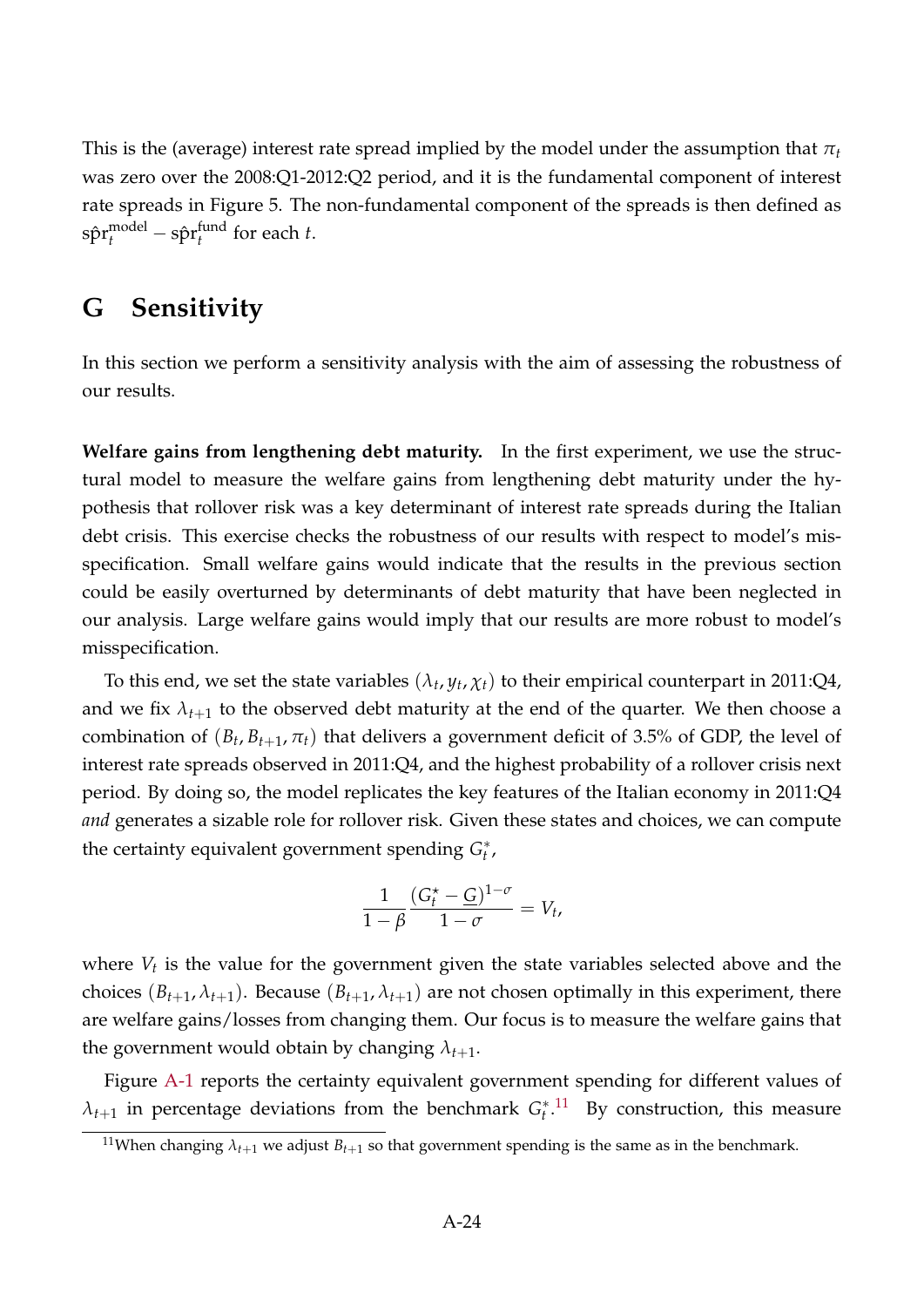

<span id="page-24-0"></span>

equals zero for the maturity level observed in 2011:Q4. We can see that welfare is increasing in debt maturity. By lengthening the maturity of the stock of debt from 6.7 years to 8, for example, the government would increase its certainty equivalent consumption by 1.25%. This is sizable number, especially when compared to the welfare costs of business cycle fluctuations documented in the literature.

This analysis shows that if rollover risk was sizable at the peak of the crisis, then the government would have strong incentives to lengthen maturity relative to what we have observed in the data. The reason why the model produces such large welfare gains can be explained as follows. First, in the above experiment  $\pi$  equals 0.22. Thus, a government falling in the crisis zone faces a substantial risk of a rollover crisis. Second, the model needs large output costs of default (roughly 8% of GDP in our parametrization) in order to reproduce the large debt-to-output ratio of the Italian economy. This makes rollover crises particularly costly from the perspective of the government. Third, lengthening debt maturity from 6.7 years to 8 years reduces the probability of falling in the crisis zone next quarter, thus having a first order effect on welfare.

Thus, we conclude that our our main results are robust to model misspecification, in the sense that small perturbations of our environment will not lead to a different conclusion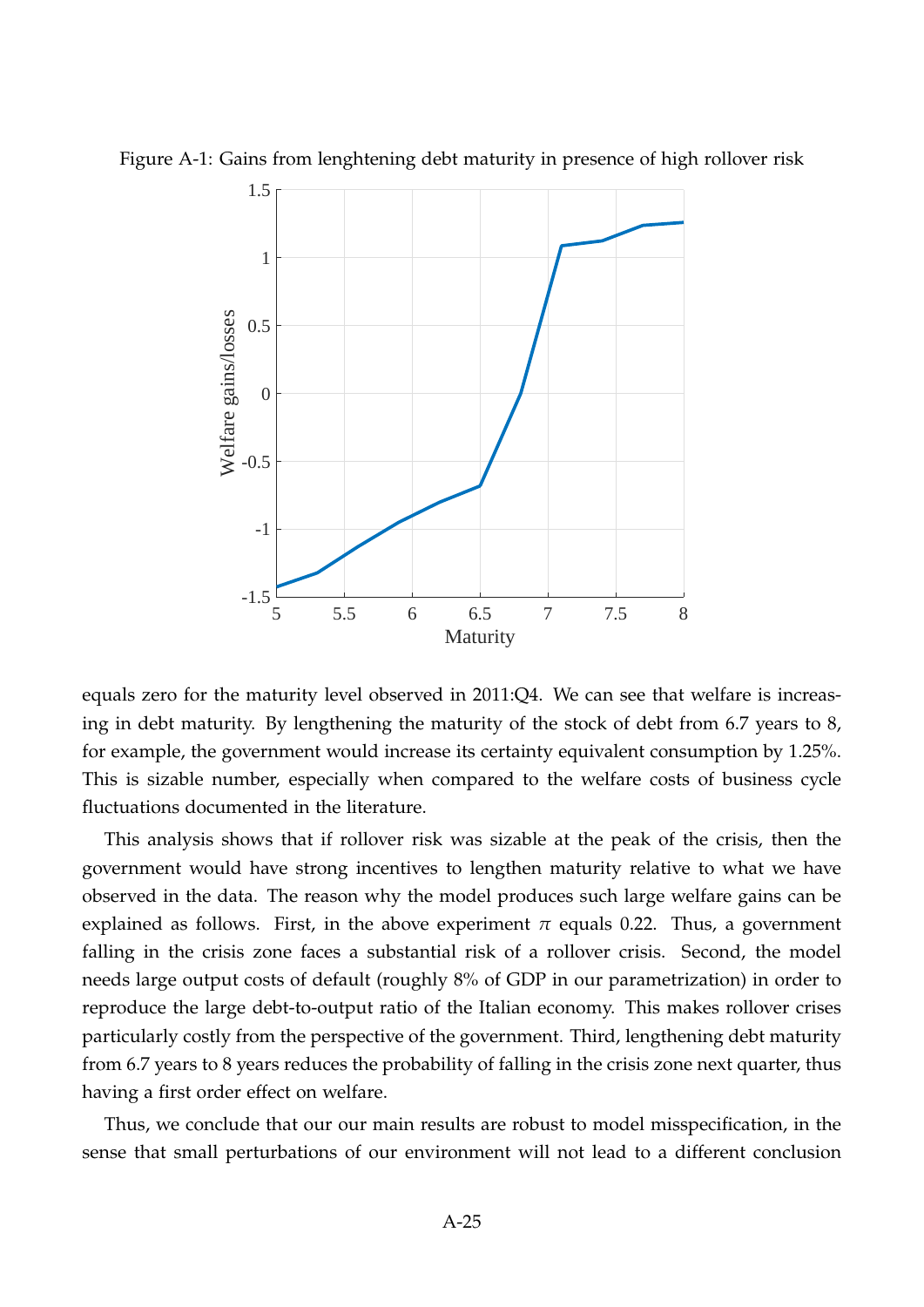

<span id="page-25-0"></span>Figure A-2: Rollover risk and debt maturity: sensitivity to the parameter *α*

regarding the importance of rollover risk in our sample.

**Sensitivity on utility costs of changing maturity.** We now assess the robustness of our main result to the parameters of the utility costs of changing maturity. For this purpose, we solve the model for two alternative parametrizations. In the first parametrization we set *α* to 0.2, which implies a reduction of 50% in the costs of adjusting maturity relative to our benchmark of  $\alpha = 0.4$ . In the second parametrization, we solve the model by setting  $\alpha$  to 0.6. In both experiments, we keep all remaining parameters to their value in Table 1. We then repeat the exercise of Section 5 under these two alternative parametrizations of the model.

Panel (a) of Figure [A-2](#page-25-0) reports the rollover risk component of interest rate spreads in these two parametrizations and compares them to our benchmark results. We can verify that the measured rollover risk component does not vary substantially when varying *α*, which implies that our decomposition is robust to alternative values for the cost of changing maturity.

## **H OMT in the model**

We model OMT as follows. At the beginning of each period, after all uncertainty is realized, the government can ask for assistance. In such case, the central bank (CB) commits to buying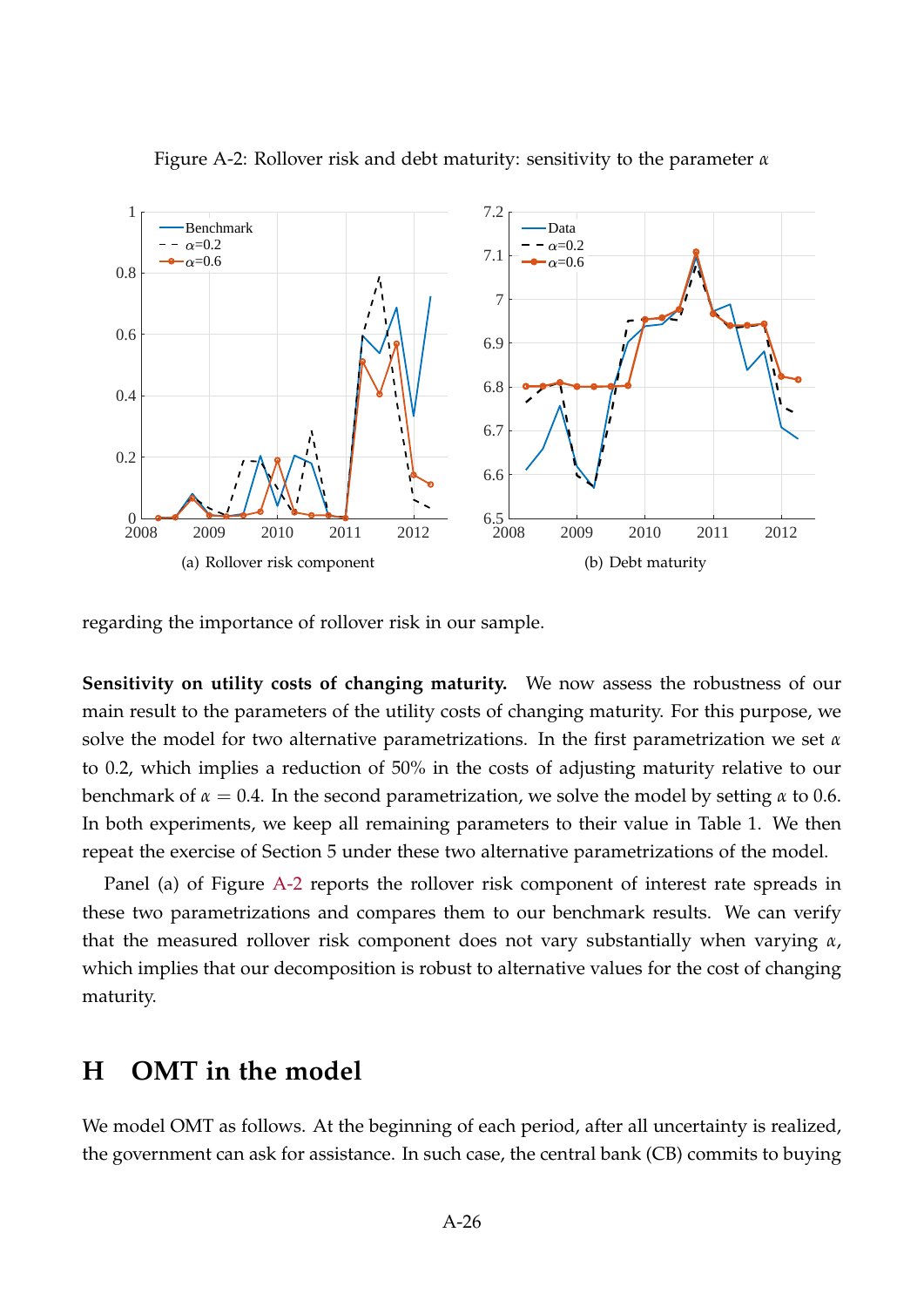government bonds in secondary markets at a price  $q_{CB}^{(n)}\left(\mathbf{S}\right)$  that may depend on the state of the economy, **S**. The CB assistance is conditional on the face value of government debt at the end of the period, *B'*, being below a limit  $\bar{B}_{CB}(\mathbf{S}, \lambda') < \infty$ , also set by the CB. The limit can depend on the state of the economy and on the maturity of the stock of the debt portfolio, and it captures the conditionality of the assistance in the secondary markets. OMT is therefore fully characterized by a policy rule  $\left(q^{(n)}CB\left(\mathbf{S}\right), \bar{B}_{CB}(\mathbf{S},\lambda')\right)$ . We assume that the CB finances bond purchases with a lump-sum tax levied on the lenders, and that such transfers are small enough that they do not affect the stochastic discount factor *Mt*,*t*+1.

The problem for the government described in (6) changes as follows. Letting  $a \in \{0,1\}$  be the decision to request CB assistance, with  $a = 1$  for the case in which assistance is requested, the government problem is

$$
V\left(\mathbf{S}\right) = \max_{\delta \in \{0,1\}, B', \lambda', G, a \in \{0,1\}} \delta \left\{ U(G) + \beta \mathbb{E}[V\left(\mathbf{S'}\right) | \mathbf{S}]\right\} + (1 - \delta) \underline{V}\left(s_1\right) \tag{A.39}
$$

subject to

<span id="page-26-0"></span>
$$
G + B \leq \tau Y(s_1) + \Delta \left( \mathbf{S}, a, B', \lambda' \right),
$$
  

$$
\Delta \left( \mathbf{S}, a, B', \lambda' \right) = \sum_{n=1}^{\infty} q^{(n)} \left( \mathbf{S}, a, B', \lambda' \right) \left[ (1 - \lambda')^{n-1} B' - (1 - \lambda)^n B \right]
$$
  

$$
B' \leq \bar{B}_{CB} \left( \mathbf{S}, \lambda' \right) \text{ if } a = 1.
$$

The lenders no-arbitrage condition requires that for  $n \geq 1$ ,

$$
q^{(n)}\left(\mathbf{S},a,B',\lambda'\right) = \max\{aq_{CB}^{(n)}\left(\mathbf{S}\right)\mathbb{I}_{\{B'\leq \bar{B}_{CB}(\mathbf{S},\lambda')\}}; \delta\left(\mathbf{S}\right) \mathbb{E}\left\{M\left(s_1,s_1'\right)\delta\left(\mathbf{S}'\right)q^{(n-1)'}|\mathbf{S}\right\},\tag{A.40}
$$

where  $q^{(n-1)'} = q^{(n-1)}(s', B'', \lambda'')$  with  $B'' = B'(s', B', \lambda'), \lambda'' = \lambda'(s', B', \lambda'), a' = a(s', B', \lambda'),$ and the convention  $q'_0 = 1$ . The max operator on the right side of equation [\(A.40\)](#page-26-0) reflects the option that lenders now have to sell the bond to CB at the price  $q^{(n)}CB$  in case the government asks for assistance  $(a = 1)$ . Because of that, pricing schedules now depend on current *and* future decisions of the government to activate OMTs. Given a policy rule  $\left(q_{CB}^{(n)}, \bar{B}_{CB}\right)$ , the recursive competitive equilibrium with OMT is defined as in Section 2.

We now turn to showing that an appropriately designed policy rule can uniquely implement the equilibrium outcome that would arise in the absence of rollover risk, that is, if  $\pi_t = 0$  for all possible histories. We refer to such an outcome as the *fundamental equilibrium outcome* and denote the objects of a recursive competitive equilibrium associated with it with a superscript asterisk. The fundamental equilibrium outcome is our normative benchmark.<sup>[12](#page-26-1)</sup>

<span id="page-26-1"></span> $12$ We abstract from policy interventions that aim to ameliorate inefficiencies arising from incomplete markets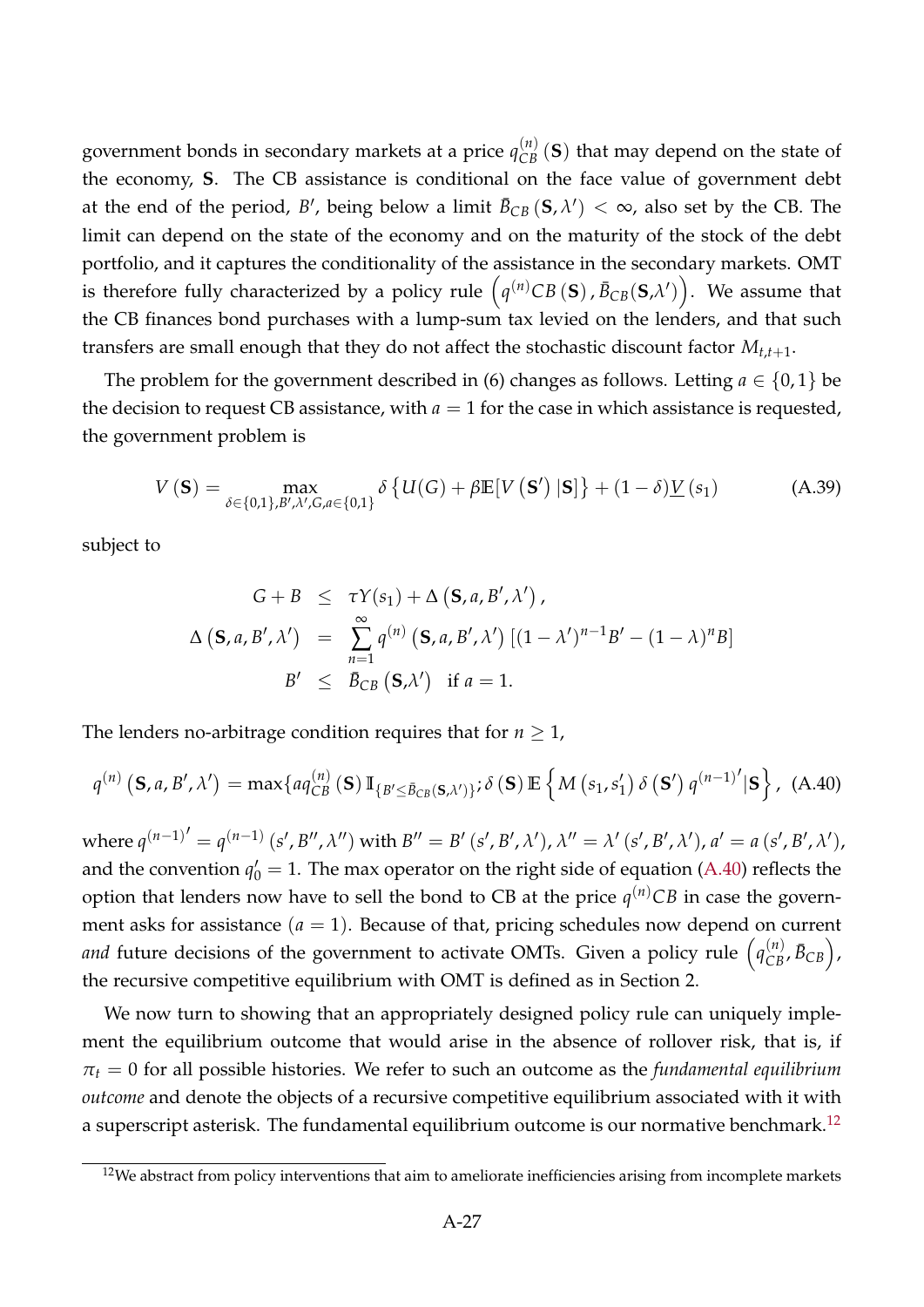**Proposition 4.** *The OMT rule can be chosen such that the fundamental equilibrium outcome is uniquely implemented and assistance is never activated along the path. In such case, the equilibrium with OMT is a weak Pareto improvement relative to the equilibrium without it, strict if the equilibrium outcome without OMT does not coincide with the fundamental equilibrium.*

*Proof.* Given  $V^*$  and  $q^{(n),*}$ , let  $S^{crisis}(V^*)$  be the crisis zone associated with the fundamental equilibrium value function. Construct the policy rule  $\left( q_{CB}^{(n)}, \bar{B}_{CB} \right)$  so that for all  $S \in \mathcal{S}^{\text{crisis}}(V^*)$  there exists at least one  $(B', \lambda')$  with  $B' \leq \bar{B}_{CB} (S, \lambda')$  such that if the government asks for assistance, then it prefers to repay rather than default:

<span id="page-27-0"></span>
$$
U\left(\tau Y - B + \sum_{n} q_{CB}^{(n)}\left(\mathbf{S}\right) \left[\left(1 - \lambda'\right)^{n-1} B' - \left(1 - \lambda\right)^n B\right]\right) + \beta \mathbb{E}\left[V^*\left(B', \lambda', s'\right) \left|\mathbf{S}\right] \geq \underline{V}\left(s_1\right),\tag{A.41}
$$

and the fundamental equilibrium is always preferable than asking for assistance, in that for all  $(B', \lambda')$  such that  $B' \leq \bar{B}_{CB} (\mathbf{S}, \lambda')$ ,

<span id="page-27-1"></span>
$$
U\left(\tau Y - B + \sum_{n} q_{CB}^{(n)}\left(\mathbf{S}\right) \left[\left(1 - \lambda'\right)^{n-1} B' - \left(1 - \lambda\right)^{n} B\right]\right) + \beta \mathbb{E}\left[V^*\left(B', \lambda', s'\right) \left|\mathbf{S}\right]\leq V^*\left(\mathbf{S}\right). \tag{A.42}
$$

Clearly it is possible to find policy rules that satisfy [\(A.41\)](#page-27-0) and [\(A.42\)](#page-27-1). An obvious example is to set  $q_{CB}^{(n)}(s) = q^{(n)*}(s, B'(s), \lambda^{*'}(s))$  and  $\bar{B}_{CB}(s, \lambda) = B^{*'}(s)$  if  $\lambda = \lambda^{*'}(s)$  and zero otherwise.

Under [\(A.41\)](#page-27-0) and [\(A.42\)](#page-27-1), no self-fulfilling run is possible, the optimal  $B'$  and  $\lambda'$  are the same that arise in the fundamental equilibrium, and the government has no incentives to activate OMT along the equilibrium path. Hence, given a policy rule that satisfies [\(A.41\)](#page-27-0) and [\(A.42\)](#page-27-1), there exists a recursive equilibrium with OMT that implements the fundamental equilibrium outcome for any sunspot process {*s*2*t*}. [13](#page-27-2) *Q*.*E*.*D*.

# **I Rollover risk and public debt management in 1980s Italy**

This section documents in details an example of a government extending the maturity of its debt while facing rollover problems. Using a narrative approach, we analyze the experience of the Italian Treasury department in the early 1980s.

and consider OMT rules targeted at eliminating "bad" equilibria. Such features will also survive in models with complete markets or in environments where some notion of constrained efficiency can be achieved as in [Dovis](#page-30-7) [\(2019\)](#page-30-7).

<span id="page-27-2"></span><sup>&</sup>lt;sup>13</sup>We cannot establish that given a policy rule that satisfies [\(A.41\)](#page-27-0) and [\(A.42\)](#page-27-1), the fundamental equilibrium is the unique recursive equilibrium with OMT. This is because there may be multiple fixed point of the operator that defines a recursive equilibrium. Hence, the fact that  $(V^*, q^*)$  is a fixed point of such an operator for an arbitrary sunspot process does not necessarily imply that there is not another fixed point  $(V, q)$ .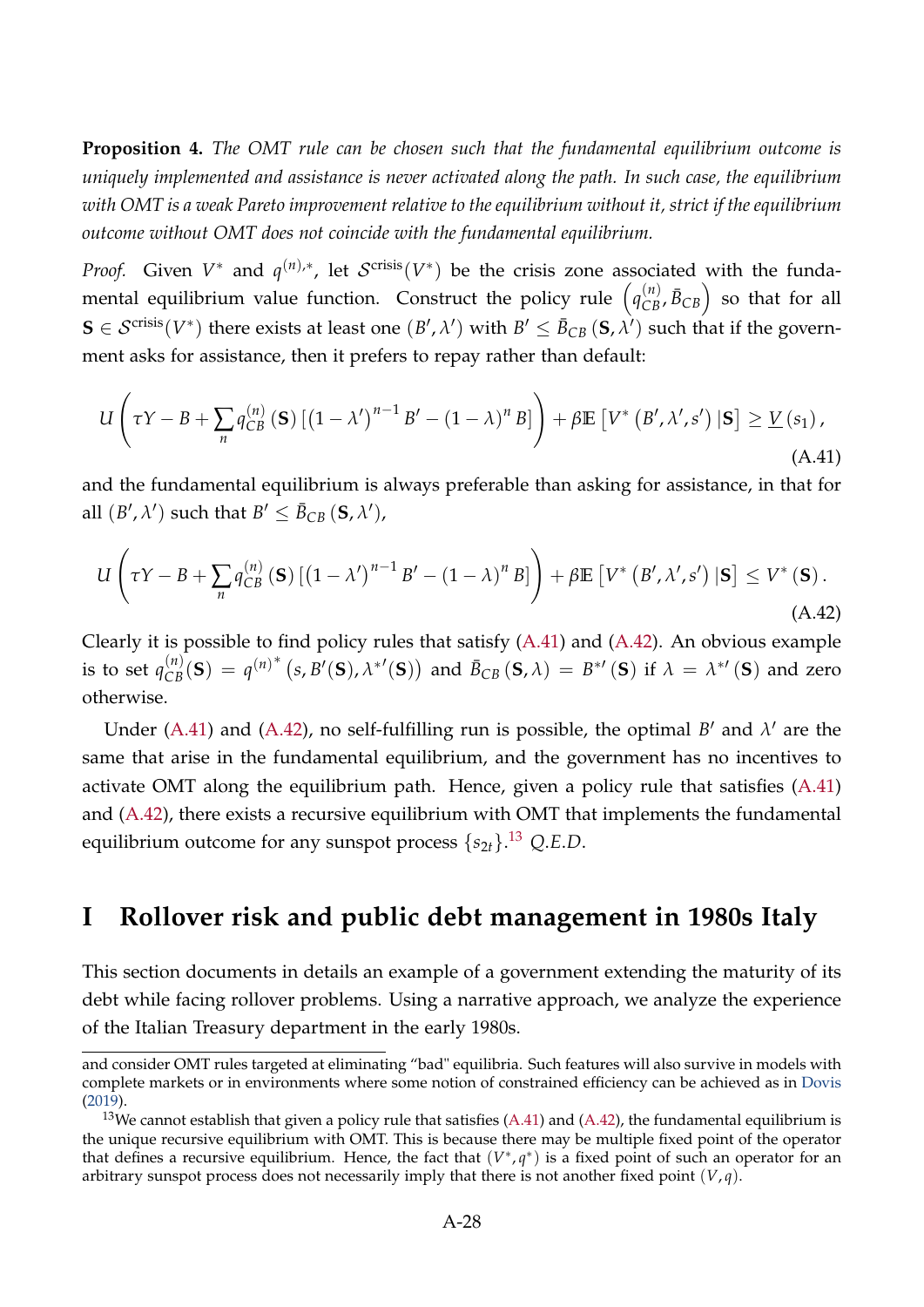Two main factors at the beginning of the 1980s contributed to placing the Italian government at risk of a rollover crisis. First, the Italian government needed to refinance almost its entire debt, which was roughly 60% of GDP at the time, within the span of a year. Following the chronic inflation of the 1970s, in fact, investors became discouraged from holding long duration bonds that were unprotected from inflation risk, and the average residual maturity of Italian debt went from a peak value of 9.2 years in 1972 to 1.1 years in 1980 [\(Pagano,](#page-30-8) [1988\)](#page-30-8). Second, and in an effort to increase the independence of the central bank, a major institutional reform freed the Bank of Italy from the obligation of buying unsold public debt in auctions.<sup>[14](#page-28-0)</sup>

The short residual life of government debt coupled with the loss of central bank financing meant that the Italian government had to use primary markets to refinance its maturing debt. However, these markets were not well developed at the time, and private demand for government bonds was weak and volatile [\(Campanaro and Vittas,](#page-30-9) [2004\)](#page-30-9). The left panel of Figure [A-3](#page-29-0) reports statistics regarding the placement of Italian Treasury securities during the 1981-1982 period. The solid line plots the private bid-to-cover ratio for Italian Treasury securities. This ratio averaged only 0.65 over this period, with a standard deviation of 0.25. The dashed line reports the ratio between the quantity sold and the Treasury's target. Until July 1981, this ratio was equal to 1 because of the statutory requirement for the central bank to buy unsold bonds. Following the reform of the central bank, though, the Treasury became exposed to variation in the private demand of bonds.

The possibility that rollover problems may eventually lead to a debt crisis became evident in the last quarter of 1982. On the auction of October 15, private demand covered only 46% of the Treasury's needs, and the central bank decided not to purchase unsold bonds. The Treasury was thus forced to use the overdraft account it had with the Bank of Italy to cover its financing needs, reaching the statutory limit. This led to a budgetary crisis, which further depressed private demand of bonds out of fears of a debt restructuring.[15](#page-28-1) While the Parliament later voted in a law that allowed a temporal overshoot of the overdraft account [\(Scarpelli,](#page-30-10) [2001\)](#page-30-10), these events exposed to policymakers the risks implicit in refinancing large amounts of debt in short periods of time.

The response of the Italian government to these events is consistent with the logic of our identification strategy. As documented in [Alesina, Prati, and Tabellini](#page-29-1) [\(1989\)](#page-29-1) and in [Scarpelli](#page-30-10)

<span id="page-28-0"></span><sup>&</sup>lt;sup>14</sup>Starting from 1975, the Bank of Italy was required to act as a residual buyer of all the public debt that was unsold in the auctions. This resulted in a massive increase in the share of public debt held by the Bank of Italy, reaching a maximum of 40% in 1976. See [Tabellini](#page-30-11) [\(1988\)](#page-30-11) for a discussion of the historical context underlying the "divorce" between the Bank of Italy and the Italian Treasury.

<span id="page-28-1"></span><sup>&</sup>lt;sup>15</sup>These fears were not without motivation. Rino Formica, ministry of Finance at the time, publicly called for an agreement with bondholders that would allow the Treasury to reimburse only part of its debt. Beniamino Andreatta, ministry of the Treasury, strongly opposed this view. This controversy, known in the public debate as "lite delle comari," eventually led to the fall of the Italian government on December 1, 1982.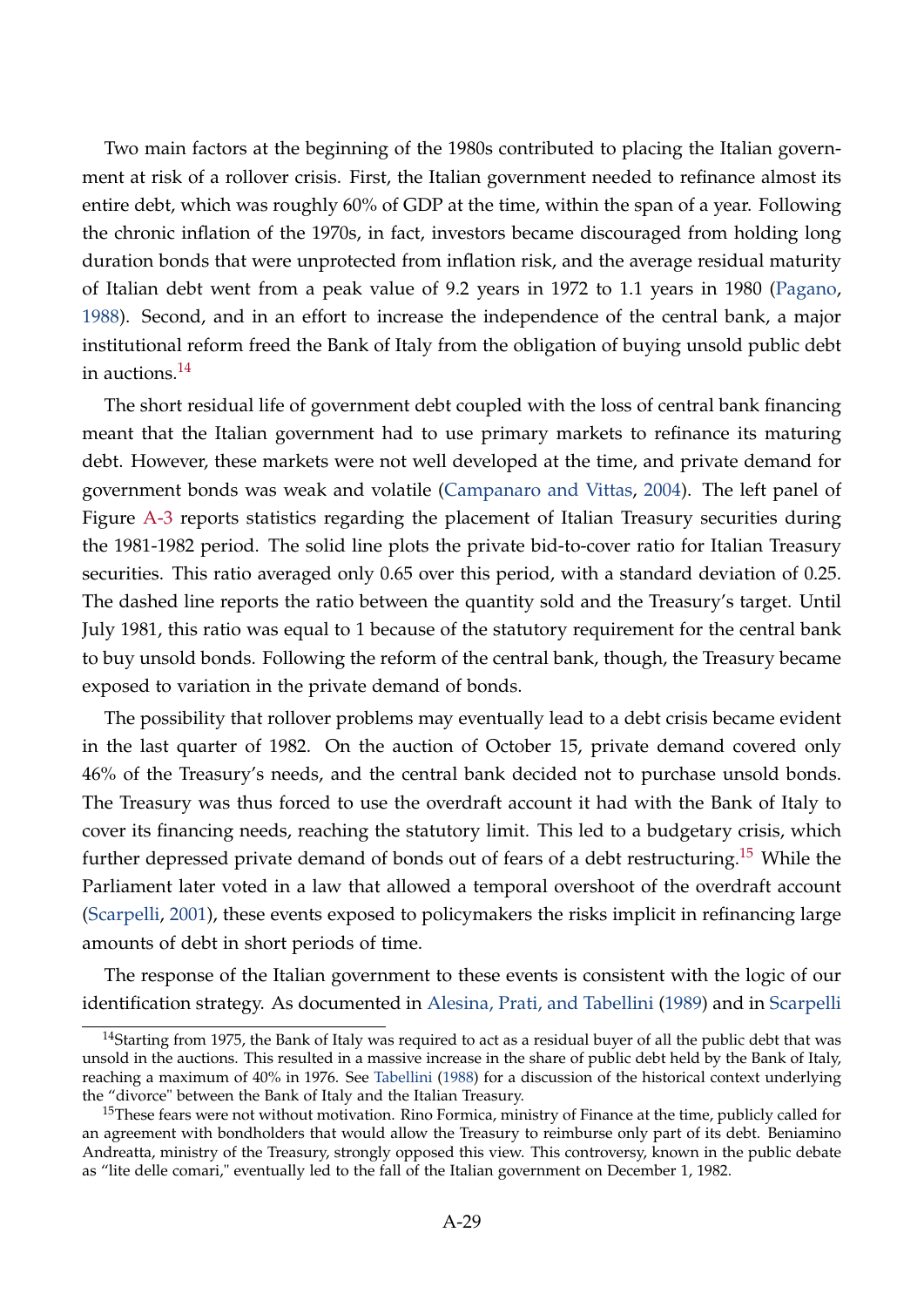

<span id="page-29-0"></span>Figure A-3: Rollover risk and public debt management: Italy in the early 1980s

*Notes: The statistics in the left panel are constructed using data from Bank of Italy, Supplements to the Statistical Bulletin-Financial Markets. The statistics in the right panel are constructed using data from the Italian Treasury. The bar indicates the percentage of a particular class of bonds over total outstanding debt. The line is the average life of outstanding debt (reported in years on the right axis.*

[\(2001\)](#page-30-10), the Treasury actively pursued a policy to extend the life of its public debt. Financial innovation was the main tool used for this purpose, with the introduction of new types of bonds whose interest payments were indexed to the prevailing nominal rate. These *Certificati di Credito del Tesoro* (CCT) were palatable to investors because they offered protection from inflation risk, and at the same time they had longer maturity than the *Buoni Ordinari del Tesoro* (BOT), the prevailing form of bond financing at the time.<sup>[16](#page-29-2)</sup> The right panel of Figure [A-3](#page-29-0) reports the composition of the outstanding Italian debt (bars) along with its residual average life during the 1982-1986 period. We can see that the Treasury quickly replaced BOTs with CCTs as the main source of public financing. The efforts of the Treasury were successful in increasing the maturity of outstanding debt, with its residual average life more than tripling within the span of four years.

# **References**

<span id="page-29-1"></span>Alesina, Alberto, Alessandro Prati, and Guido Tabellini. 1989. "Public Confidence and Debt Management: A Model and a Case Study of Italy." Working Paper 3135, National Bureau

<span id="page-29-2"></span><sup>&</sup>lt;sup>16</sup>Indexed securities such as CCT are not subject to refinancing and rollover problems but are essentially equal to short-term debt for the incentive to generate ex-post inflation because any effort to generate ex-post inflation will not reduce the real value of debt. See [Missale and Blanchard](#page-30-12) [\(1994\)](#page-30-12).